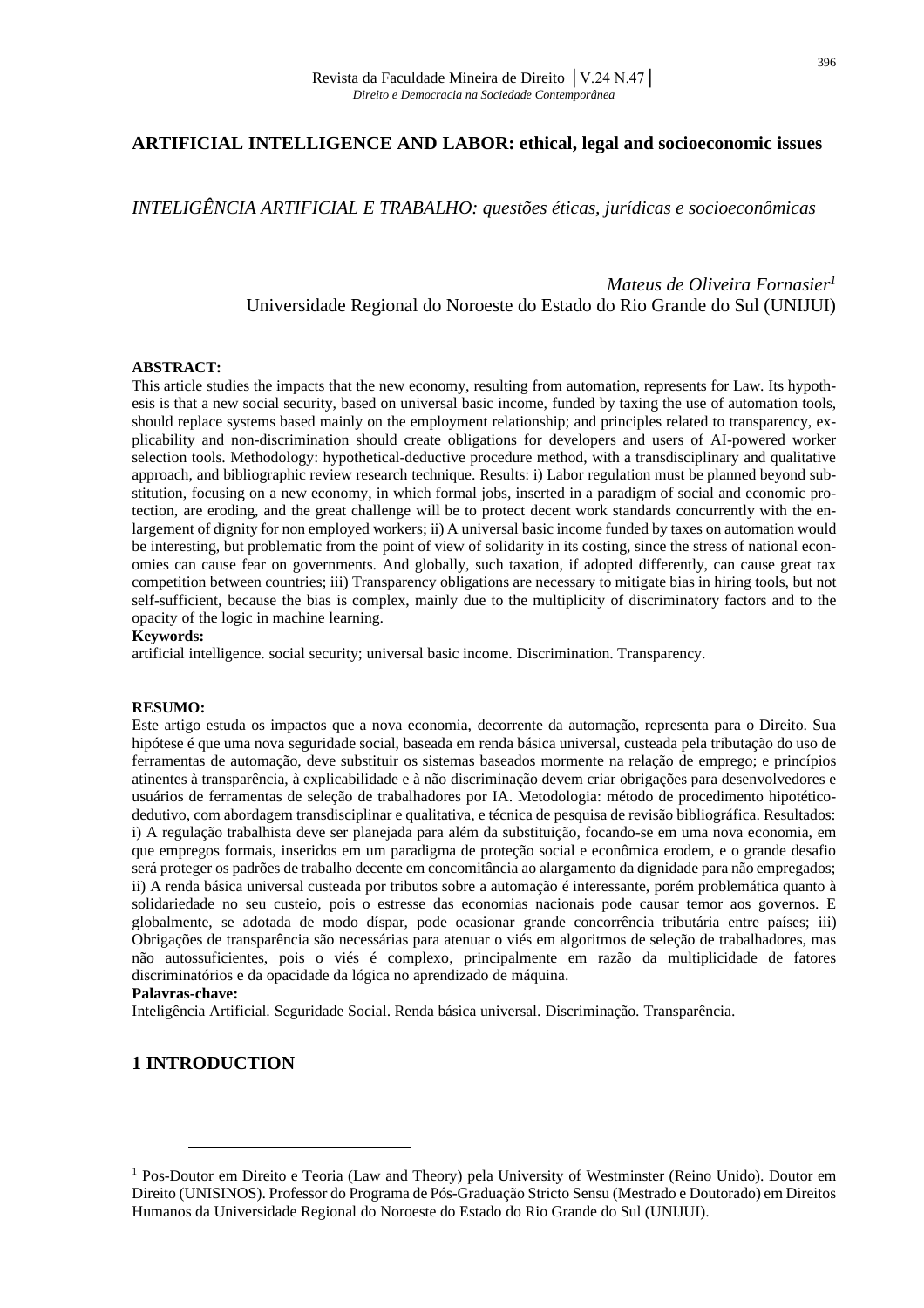The scenario for the future of employment in Brazil is worrying, due to the impact that automation should cause in the coming decades, and this situation becomes even worse because the workers who should suffer more from automation in the future are those included in social groups most vulnerable — young people and women with low income and education (LIMA et al., 2019). As a result — and also because of the country's poor performance in terms of its unemployment rate in recent years — Brazil has the challenge of creating not only new nonautomated jobs in the long run, but also more job opportunities in the short term, which will require a combined effort by governments, companies, and unions. And if attempts to mitigate the impacts of automation fail, Brazilian society will suffer from the aggravation of terrible socioeconomic problems, such as the concentration of the benefits of automation in the hands of a small elite, high unemployment rates and low rates of gross domestic product (GDP) increase.

Such a discussion deserves attention of economic analysis of Law, since the adoption of automation tools, among them those of artificial intelligence (hereinafter IA) can be revealed, instead of an increase in effectiveness — for making the productive processes of goods and services more efficient, and facilitating hiring procedures, for example —, an increase in costs related to legal liabilities arising from expenses with lawsuits for discrimination against companies. In addition, for Constitutional Law, fundamental rights related to equality, such as workers' social security and non-discrimination, are addressed by the following discussion.

The research problem that motivated this work can be described in the following question: what legal principles should support public policies aimed at containing the aggravation of socioeconomic crises resulting from the replacement of workers with automatons, as well as from the probable aggravation of discrimination resulting from the application of AI technologies in the procedures for selecting and recruiting workers? As a hypothesis, it appears that a new social security system, based on universal basic income, funded by taxing the use of automation tools, should replace systems based mainly on the employment relationship; and principles related to transparency, explainability and non-discrimination should create obligations for users and developers of AI hiring tools.

The general purpose of this article is to study the impacts that the new economy, resulting from AI and automation, causes on Law. In view of that, the development of the text was subdivided into three sections, each one being related to a specific objective of it. Thus, the first section is dedicated to delineating the impact that the adoption of AI tools represents for the reduction of the number of jobs for human beings. The second one, on the other hand, analyzes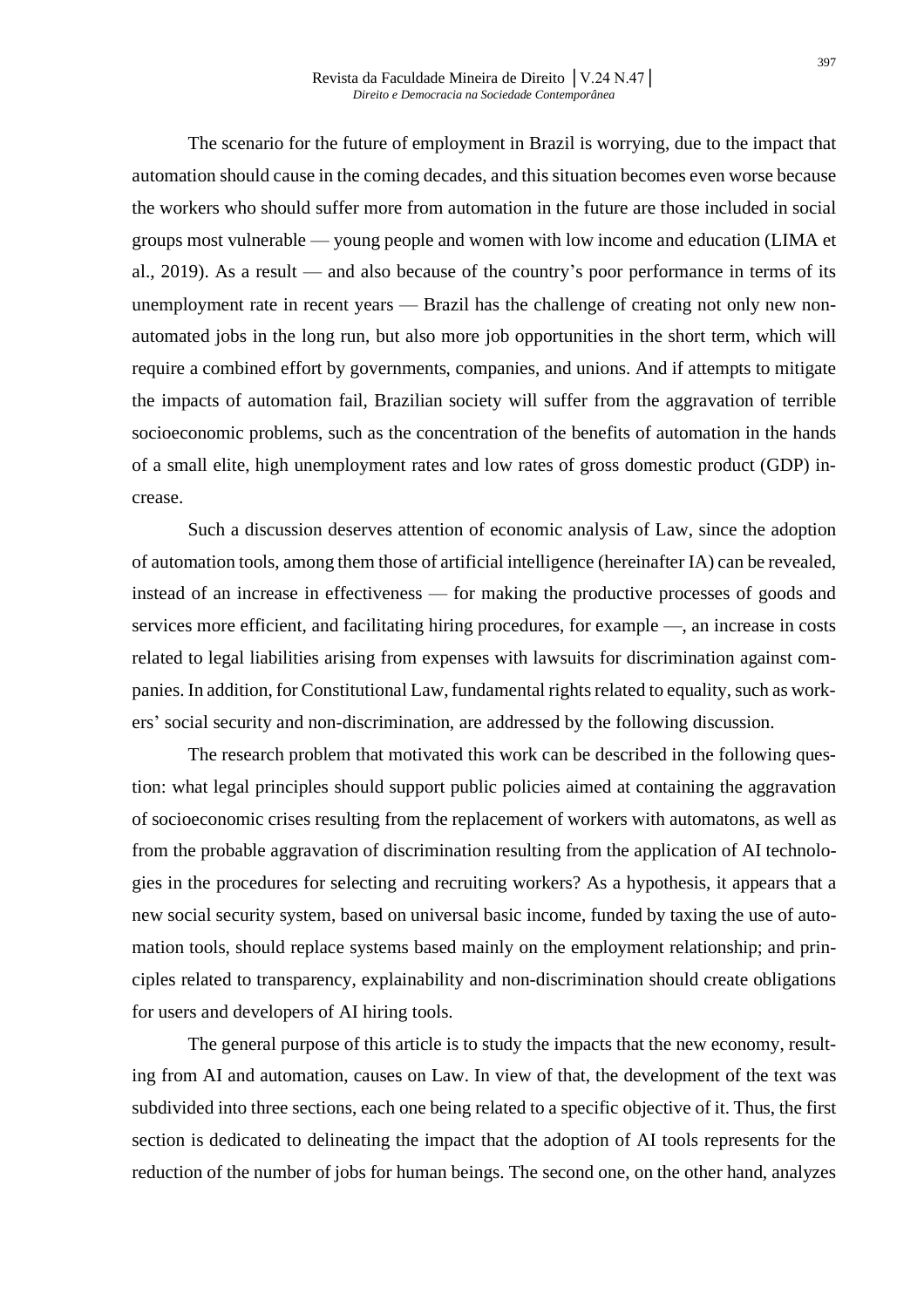the basic characteristics of the new economy resulting from automation, and how public policies to protect people due to that new economy should be designed. Finally, the third section deals with analyzing the specific case of the adoption of AI tools for the selection and recruitment of workers, and what legal principles should be included in its regulation to avoid the legal liability of its users and developers due to the possible discrimination (of gender, race, ethnicity, national origin, etc.) that such tools may perpetrate.

Methodologically, the hypothetical-deductive procedure method was used for this work, with a transdisciplinary and qualitative approach (although quantitative information was used at times) and a bibliographic review research technique.

## **2 THE IMPACT OF AI TOOLS ON LABOR**

Significant competitive advantages are being accumulated for those who are willing to take business risks, developing products and services of commercial success in AI. However, the biggest challenge faced by societies and companies would be to take advantage of the benefits of using AI technologies, offering vast opportunities for new products and services and major productivity improvements, avoiding the dangers and disadvantagesin terms of increased unemployment and greater inequalities in wealth (MAKRIDAKIS, 2017).

Pessimistic positions fear that when AI applications become more intelligent than human, all organizational decisions will be made by them, from the least important (which already seems to be directed by digital assistants like Siri or Cortana), to the more significant (such as driving automobiles and managing nuclear plants). The pessimistic perspective is also concerned with social discontent, as the amount of work available to people will decrease with the increasing wealth inequality between employers and employees, or between AI application owners and the rest. But at the same time, it is necessary to verify that the march of technological evolution cannot be interrupted, which means that the only rationally acceptable alternative to this is to identify the risks involved and plan effective actions to avoid their negative consequences.

The main recent manifestations of digitization include the widespread use of mobile internet, cloud services, big data and increased computing power. But the biggest impacts of AI on the world of labor — from machine learning, advanced interactive robotics and autonomous transport — are yet to come. Instead of operating based on pre-programmed rules, machines nowadays learn to use neural networks and large data sets — which increases the possibilities for automation in many fields, such as language translation, pattern recognition, disease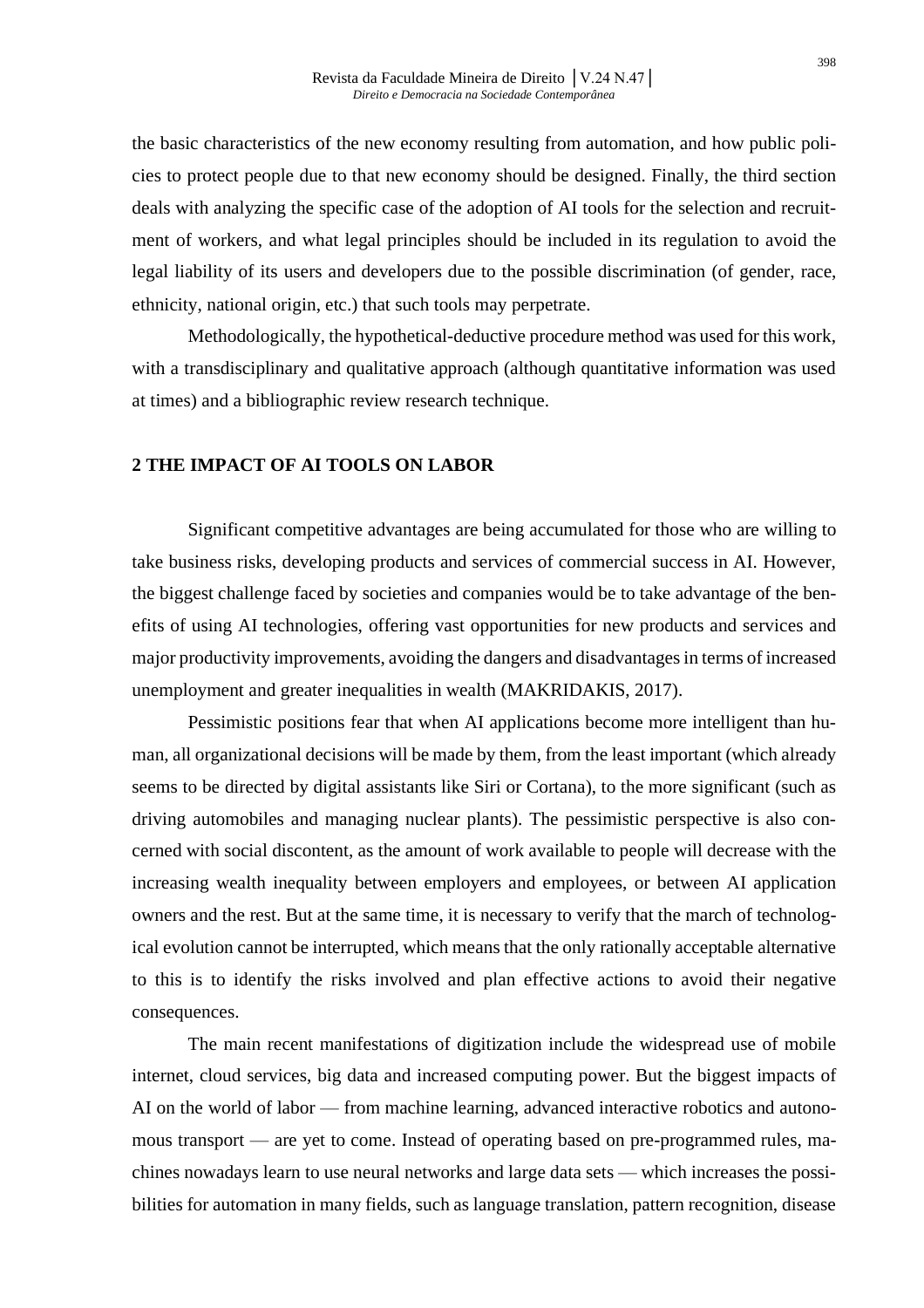diagnose and autonomous modes of transport (KOSKI; HUSSO, 2018, p. 13-16). The use of automation technology in those new areas means that many information occupations whose tasks are not routine and repetitive will also be affected.

The rate of development of real technology leads to uncertainties, but changes in employment are unlikely to occur as rapidly as the pace of technological evolution. And the impacts of technology on society will be filtered by several factors — for example, companies' unwillingness to adopt new technologies when they demand a major reorganization, the incompatibility between legislation and new circumstances, and ethical issues that await solution in the face of the new scenario.

But being AI a general-purpose technology, it already allows for radical innovations on products and processes in many different sectors. Changes can occur quickly and render existing physical and intellectual capital unproductive. Furthermore, the advancement of information and communication technologies (ICTs) has meant that more and more products are developing a global market, that the reproduction of digital products is almost free, and that the main economies of scale (software and electronic services, for example) are available shortly after production. As a result, a very small group of companies can accumulate a large part of profits and markets, set up monopolies and undermine the possibility of competition — which increases the risk of unequal income distribution.

In order to analyze the impact of AI at work, an economically pragmatic theory of observation of what is an employment (or job) is necessary. In this sense, Agrawal et al. (2018b, p. 308-309) establish that a job is a collection of tasks. With the use of AI tools, some tasks previously performed by humans can be automated, which means that the order and emphasis of the remaining tasks can change, and new tasks can thus be created. In this sense, the collection of tasks that make up a job can be changed, and AI increasingly remodels services, performing various tasks, constituting an important source of innovation, but threatening human jobs. Because of that, Huang and Rust (2018) developed a theory of substitution of tasks by AI to deal with this impact. In such a theory, they note that there are four intelligences required for tasks: (I) *mechanical* (routine and repetitive skills, which require limited training or education, such as call center employees, retail salespeople, waiters and drivers); (II) *analytical* (technical skills that require training and knowledge in data and analysis, such as those of technologyrelated workers, data scientists, accountants, financial analysts, automotive service technicians and engineers); (III) *intuitive* (professions that require deeper thinking, creative thinking and problem-solving skills, such as marketing managers, management consultants, lawyers,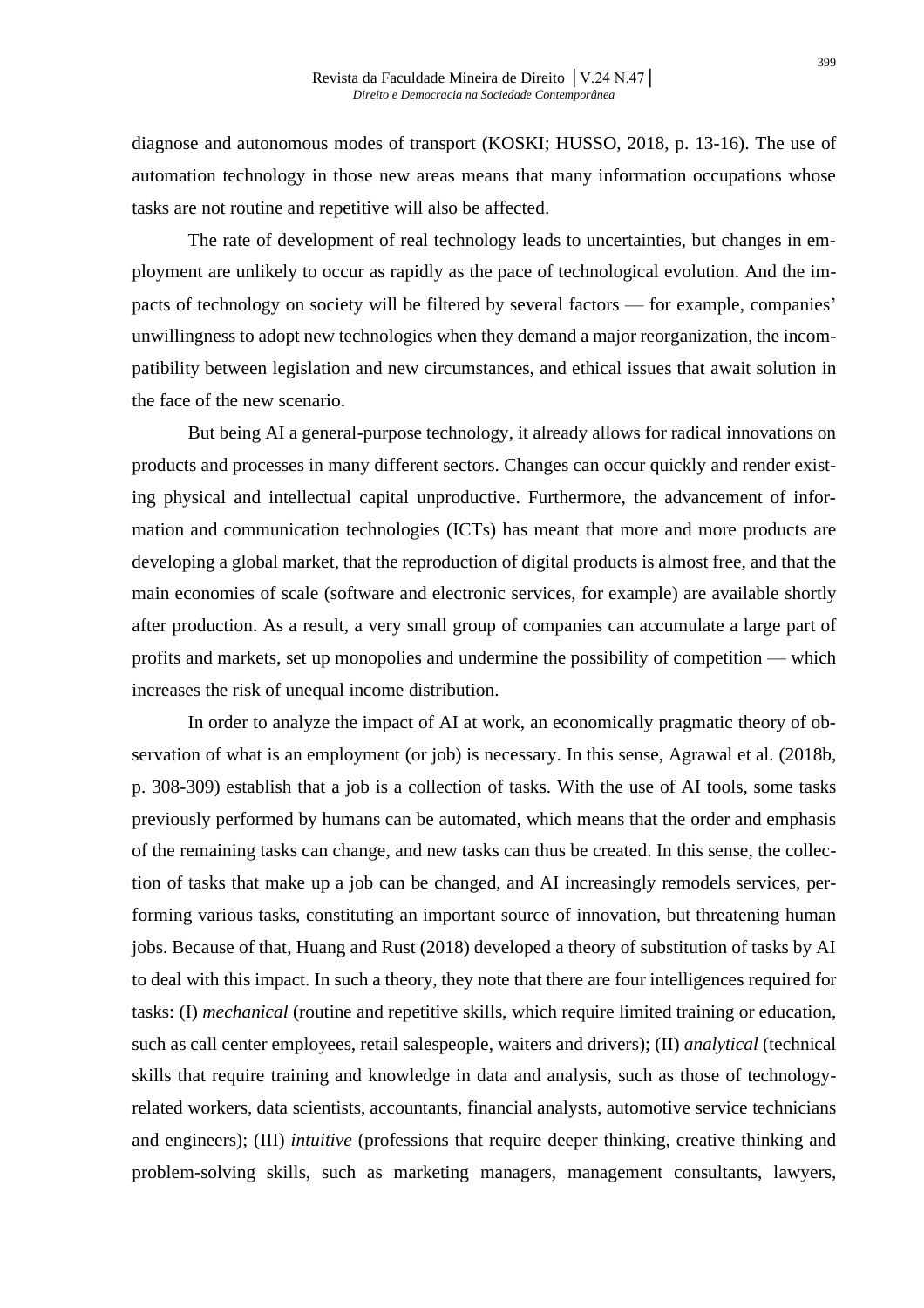physicians, sales managers and senior travel agents); and (IV) *empathetic* (professions that require empathy and social, communicative and relationship-building skills, such as politicians, negotiators and psychiatrists).

Those four intelligences can be ordinal and parallel: ordinal because some human intelligences (for example, intuitive and empathetic) are more difficult to replicate by AI, which leads to more time being necessary for the development of successful AI applications with this type of intelligence; and parallel because once the AI has reached a certain level of intelligence, all the lower AIs can coexist to provide service. This quadruple division establishes how companies must decide between humans and machines to perform these tasks.

Furthermore, the substitution of work by AI occurs mainly with tasks, and not at the employment level, taking place in relation to those for "inferior" intelligence tasks (easier for AI) first. AI replaces some of the tasks in a job first — a transition stage thought to be one of improvement — and then progresses to entirely replace human labor — when the AI system acquires the ability to take on all tasks in a job. The progression of replacing AI tasks from lower to higher intelligences results in predictable changes over time in the relative importance of intelligences to employees. An important implication of this theory is that analytical skills will become less important for hiring human workers, as AI takes on more and more analytical tasks, with even more importance being given to human work with regard to intuitive and empathetic "softer" skills. Eventually, in a somewhat more distant future, AI will be able to perform even intuitive and empathetic tasks, which enable innovative forms of human-machine integration for service delivery, but also result in one of the main threats to human employment in the future.

Agrawal and Goldfarb (2019) also make an important contribution to the task-based technology and workforce model — carrying out a theorization somewhat different from that of Huang and Rust, in two types: (I) *prediction* tasks; and (II) *decision* tasks, being that the former ones are perfect complements to the latter, considering that prediction is worthless without a decision. In this structure describing how the IA directly replaces capital by work (in the case of forecasting tasks), and indirectly affects the decision of tasks (by increasing or decreasing the relative returns to labor versus capital in them).

For any occupation, therefore, a key predictor of whether AI will replace human labor isthe degree to which the primary skill of such an occupation involves prediction. Transcription jobs, for example, are being automated quickly, as their main skill is to predict which words to type when listening to a recording; and taxi drivers are a good example of professionals who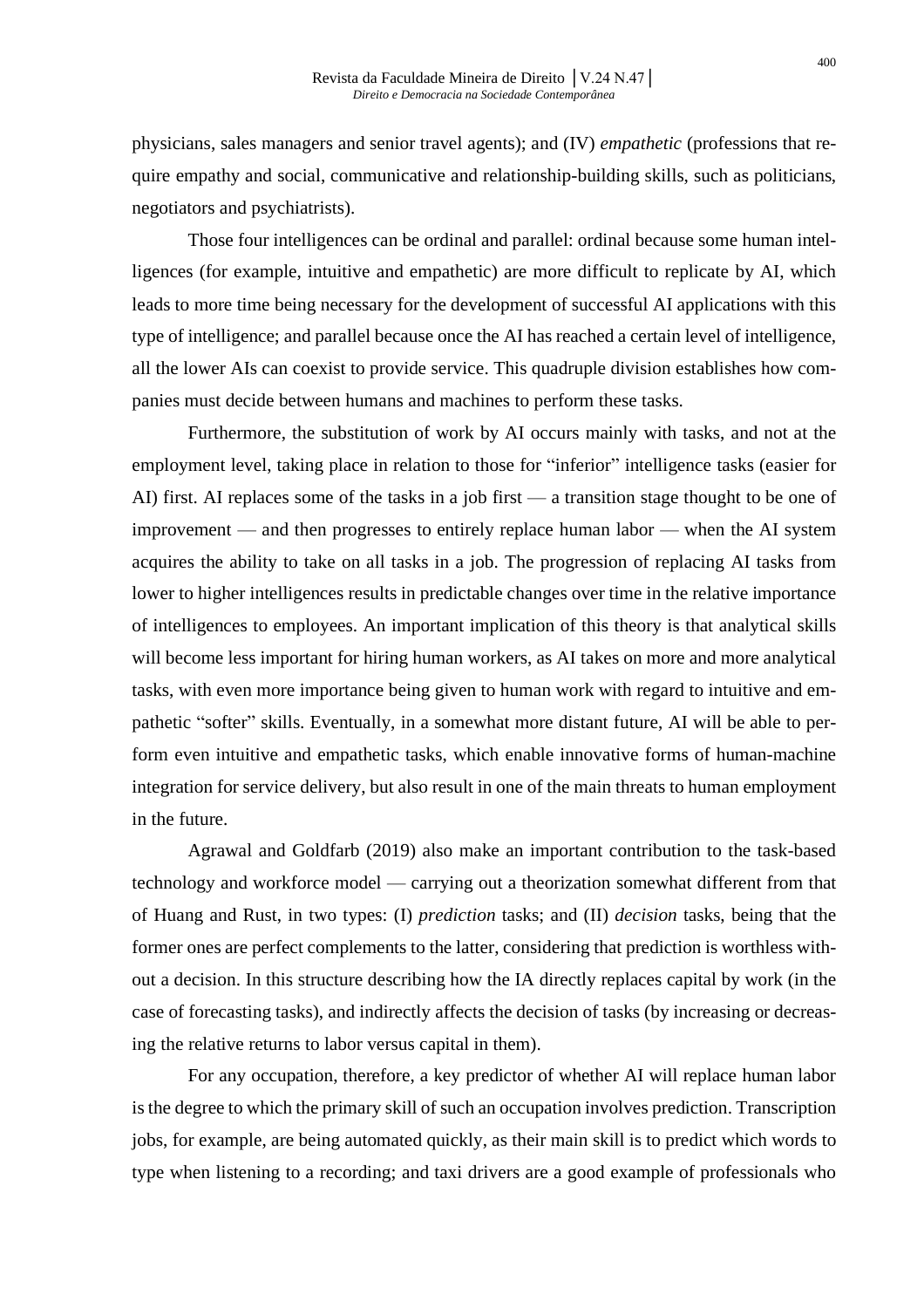will have their jobs seriously threatened when AI is employed to predict ideal routes through streets.

The effects of AI on labor are not uniform across professions — as some occupations are more exposed to the risk of substitution than others (FELTEN; RAJ; SEAMANS, 2019). In addition, access to complementary skills and technologies can play an important role in determining the impact of AI on occupations. In other words, the impact of AI is not based on a monolithic force, mainly negative, with significant nuances in the understanding and interpretation of its effects on the labor market. While many fear that AI may replace work, it does not have a significant effect on job growth, and may even increase wages. Most of that salary increase will occur in occupations that already involve a significant amount of use and automation of technology, as there will be access to possible man-machine complementarities in the performance of their tasks.

Johnson and Vera (2019) point out that team intelligence plays a crucial role in the effectiveness of a technology in the world. In that sense, AI will only reach its full potential if, as part of its intelligence, it also incorporates sufficient team intelligence to work well with people. The more intelligent the technological system, the greater the need for collaborative skills, in this sense. The future success of an AI technology would therefore lie in its ability to work well with people (although current examples of AI technologies demonstrate mainly individual competence, without the need for collaboration, such as winning chess and Go games).

The establishment of human-machine cooperation, therefore, suggests the overcoming of the traditional approach, based on the allocation of functions, in favor of the development of a more sophisticated strategy, based on supplementation or improvement, instead of substitution — that is, team building, with interdependence being the essence of that type of work. And AI will only become an effective member of a collaborative collectivity if it is designed to support the management of interdependencies with people.

One of the main challenges that AI faces in terms of team building is that such technology is generally seen as opposed to the formation of groups. But such a view turns out to be false, as the development of increasingly sophisticated AI resources must accompany increasingly sophisticated human-machine interaction. Intelligent systems must be designed from the start to join human capabilities, providing essential resources in tasks in which human intelligence is limited, leveraging that intelligence where it is uniquely powerful. It is in this sense that, when studying AI use cases in financial services, Fernández (2019) presents as a relatively common option and that, in most cases offers a reasonable balance between risks and rewards, the use of AI tools in conjunction with traditional techniques — that is, using AI as part of a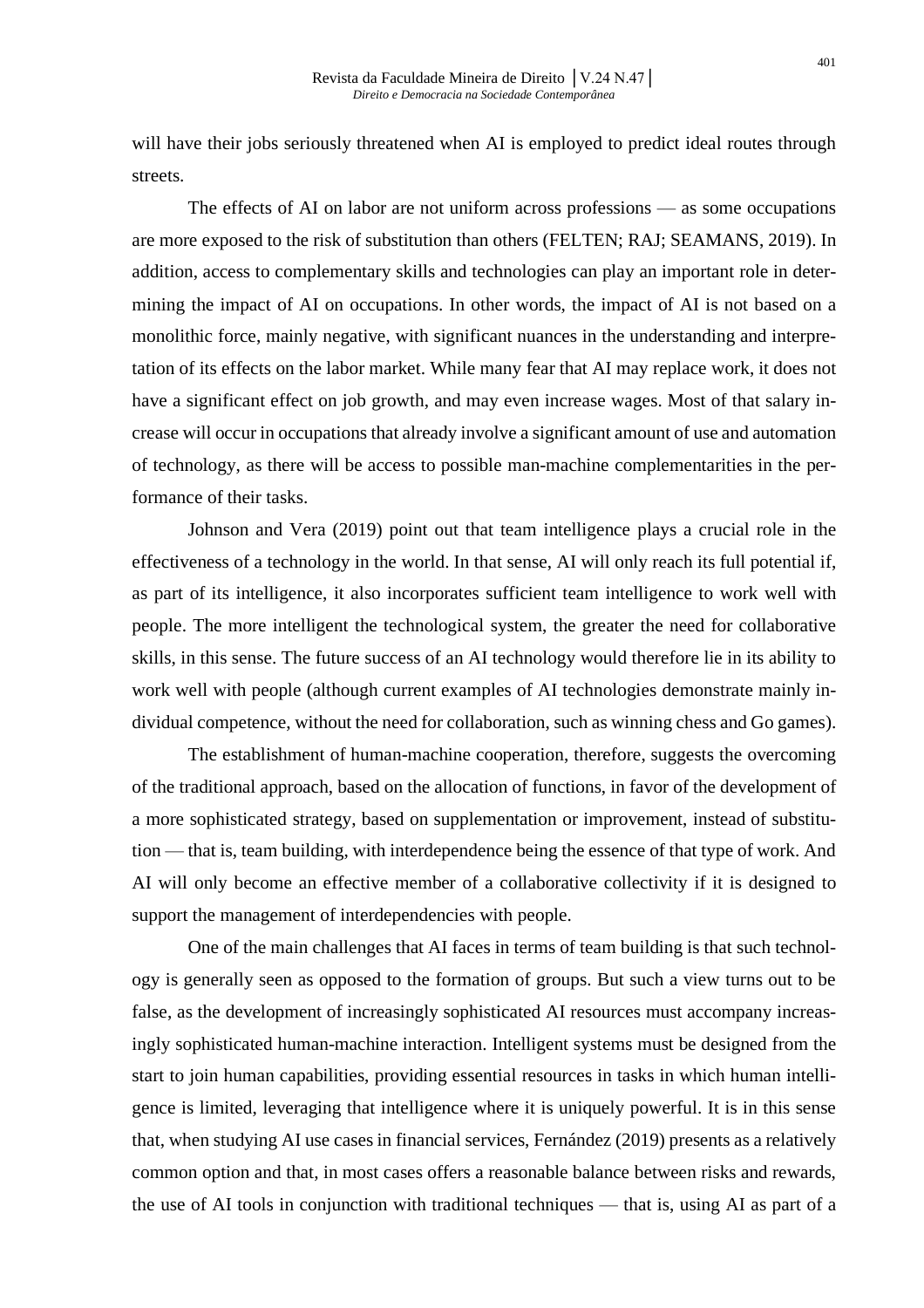process to reinforce and validate decisions, where there is no mere uncritical acceptance of the results provided by the algorithms.

For Webster and Ivanov (2020, p. 136-138), human labor will continue to be one of the factors of production — however, it will be less and less a key component in productive processes in general. This is because the human qualities that demand problem solving, emotional intelligence, interpersonal communication, sophistication and qualification — such as creation, interpretation, collaboration and negotiation — will be increasingly valued because of that, as well as because of the physical capabilities that robots perform with difficulty. However, even with such appreciation, it will be impossible to avoid the flooding of labor markets with workers displaced by robots and AI. Thus, educational establishments and skills training (schools, universities, technical courses, etc.) will have to adjust to the needs of the new economy and to the demands of workers.

The advent of AI systems can make jobs scarce even for highly educated workers — so universities will have to educate and retrain their graduates to develop highly cognitive competence tasks in line with the new job demand related to AI (LAU; BONILLA; GÁRATE, 2018, p. 626). The most effective way to do this is to teach students to be effective thinkers, being knowledge related to quality information essential. Universities thus have both the challenge and the opportunity to configure the new cadre of professionals in the development of superior cognitive skills — among which are media and information skills that enable future professionals to compete in the employment arena.

# **3 NEW ECONOMY DUE TO AI AND SOCIOECONOMIC ADEQUACY POLICIES**

AI certainly presents challenges in terms of wage inequality and unemployment, and policymakers should play a crucial role in determining the patterns of diffusion and the impact of this technological revolution. But the economic effects of recent technological advances go beyond their impact on the job market. AI technologies can directly benefit consumers, for example, by providing more and better information about production, distribution, uses and risks of products and services. Furthermore, the functioning of existing markets will also be strongly impacted by such technologies, redefining their meaning, dimension and waysthrough which companies interact with each other and with their consumers. But the well-being of consumers can also be threatened by such advances, since they increase the risk of new illusory forms of collusion between organizations, as well as new ways of exploitation practices of companies (ABRARDI; CAMBINI; RONDI, 2019, p. 23). In this sense, Martins (2019, p. 648)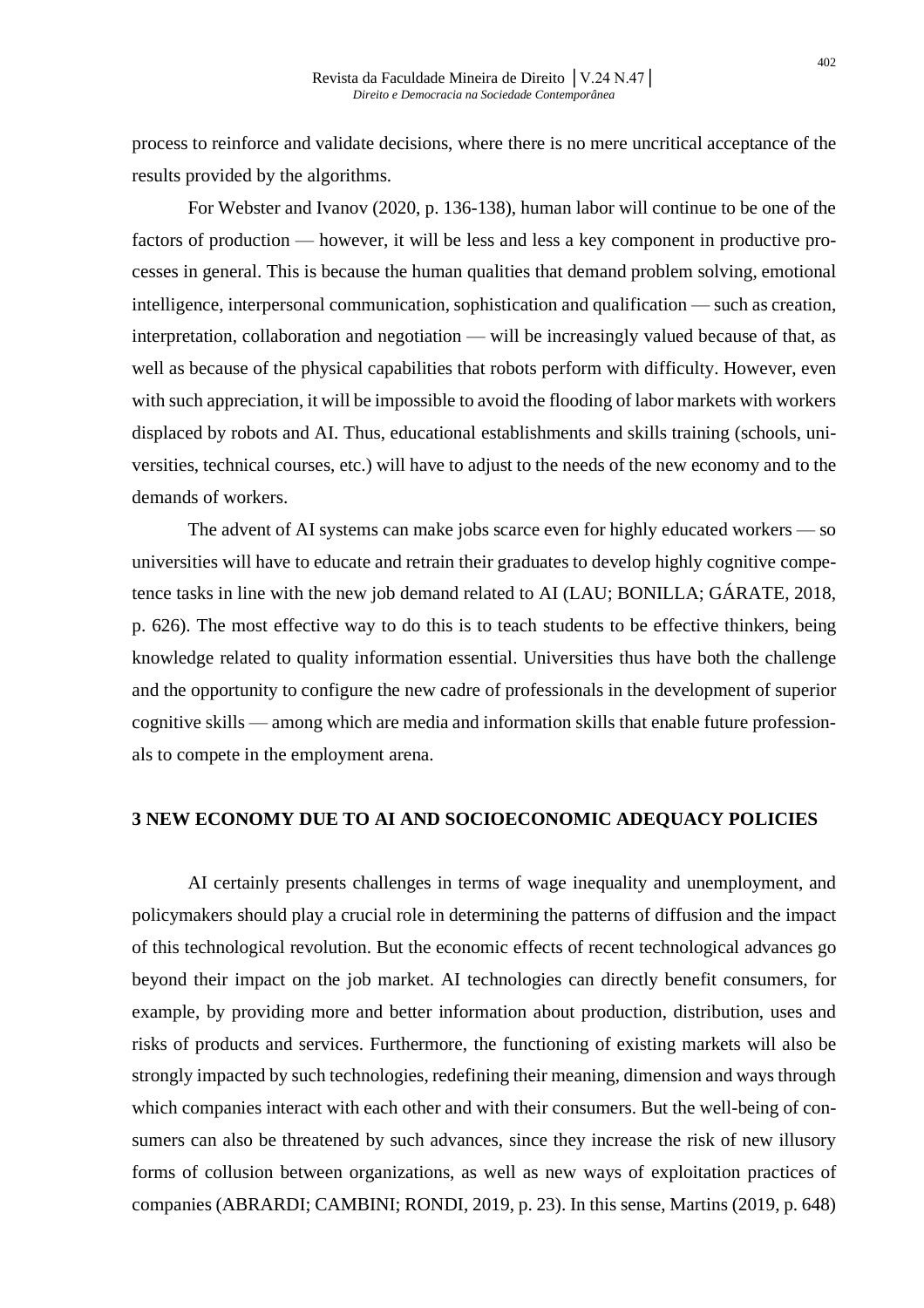describes that the power asymmetry between companies and consumers in the context of the use of AI for developing market strategies occurs, primarily, due to: i) the consumers' ignorance about the algorithm design; ii) the data collected from its customers, which facilitates discrimination; iii) because companies can take advantage of the difficulties that consumers have in processing complex choices, thus increasing quality and price parameters to increase their advantage due to the foreseeable errors and behaviors of the consumer.

Thus, in relation to both the production of goods and services, and to labor and consumer markets, a new economy is being formed due to the incorporation of AI tools. And governments, laws and regulations must take this new economy into account. As labor is becoming more flexible, its concentration on contracts, governments, and tax systems should follow the new economic reality, mainly due to the sharing economy. In addition, since many workers become redundant, it will be necessary to guarantee safe livelihoods for people displaced and excluded by technology — with emphasis on policies of universal basic income. The need for this type of program is emphasized, since the stability of the political economy lies in the maintenance of consumers.

There is great concern about the assumptions of the human being's ability to be relevant in the new economy thereby. It is essential to assess whether all human beings are able to develop the skills needed by the market, as the ability of each human being to absorb, retain and process information is very variable. Thus, there is a risk that many will be excluded from the new economy, simply because they are unable to develop the necessary skills. Workers currently employed in positions related to customer service, telemarketing, cleaning, surveillance, logistics, vehicle management and other simpler professions are already seeing severe changes in their fields due to automation — and this trend will potentially extend to any and all employment of a more repetitive nature, protocol and that does not represent human involvement in more complex contexts.

The historic period that begins now is about to show a reduction in employment opportunities and a decrease in wages for skilled workers for tasks that can be replicated or overcome by increasingly intelligent and cost-effective technological devices. And if reality confirms the thesis according to which the threat of automation for the future of work, and especially if the technological extinction of jobs proves to be more profound than expected — it may even be precipitating the end of capitalism as known until then — it will be necessary to build the foundations of a new political economy, different from private profits and paid work (ESTLUND, 2019, p. 325-326). Through disruptions and automation, companies are increasingly finding ways to escape from the end of the socially constructed contract incorporated in the hitherto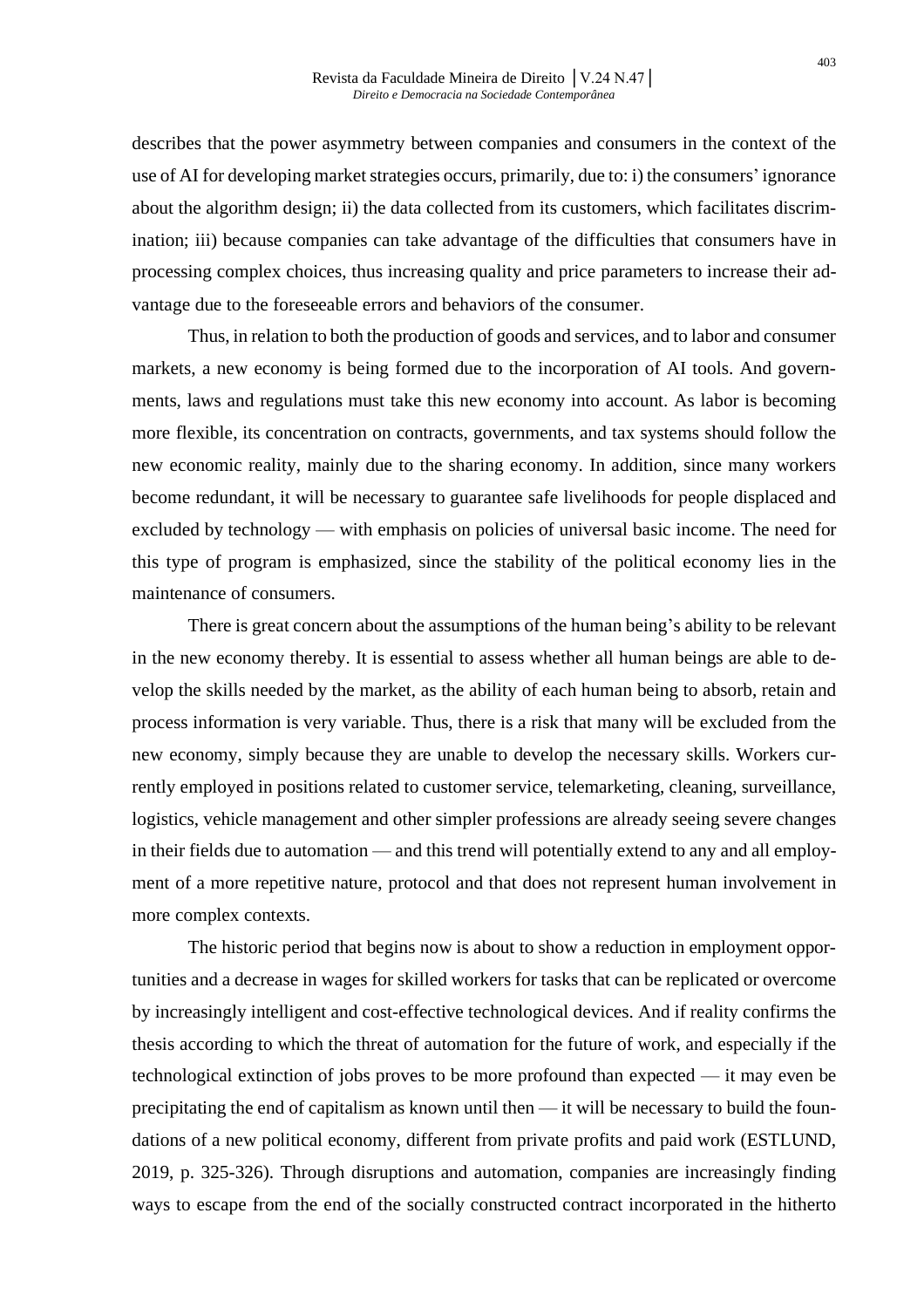normal employment relationship. As a result, more and more workers are moving away from the restrictions and protections of that relationship — and contributing to the murder of employment regulation or to extend its existence incoherently with the socioeconomic context will not prevent this exodus. It is necessary to improve and reinforce employees' rights and labor standards, which incorporate norms in evolution of decent work, and which are necessarily linked to employment practices. But it is also essential to provide, for occupations belonging to the growing group that does not fit the standard employment relationship, basic material requirements for decent living for those who choose that path, or for those who cannot establish a stable job belonging to employment relationship. Therefore, in addition to safeguarding a few "fortified territories" in the employment relationship as a guarantee of labor rights, a broader base of economic security must be built for all, including for those who do not live on stable employment.

In this sense, the position defended by Supiot (2014), according to which global society must return to the "Spirit of Philadelphia" in order to develop a new perspective on social justice in an era characterized by the total market is interesting: in Philadelphia, 1944, the first international declaration of rights with universal purpose — and also with the presentation of the objectives of the International Labor Organization — was elaborated. The aforementioned Declaration, considered to be antipode to ultraliberal dogmatics by Supiot due to its social background, based on Human Rights and inspired by historical experience (not on the unjustifiable dogmas of an infallible market) deserves to be revisited and reaffirmed in the face of a new gain of power of the ultra-liberal economic processes that the operations carried out by AI in the most varied fields of work and consumption can acquire. Thus, principles related to the taxation of the huge gains that companies based on the production and distribution of goods and services based on such technology, the consequent development of a pension capable of giving material dignity to the excluded workers while educationally rehabilitating themselves looking like a new profession and / or social assistance that provides such dignity to the irreversibly excluded would be an interesting route.

It will also be necessary to create approximately 340 million jobs globally in the 2020- 2030 decade, due to a complex formed mainly by (ABELIANSKY et al., 2020, p. 22-23): i) trends in population growth; ii) changes in the age structure of the population; iii) changes in the gender composition of the workforce; iv) changes in age and gender-specific labor force participation rates; and v) the desire to reach unemployment rates of 8% for young people and 4% for adults. Most of those jobs will have to be created in low and middle-income countries, being that their creation results from a complex interplay between supply and demand. In this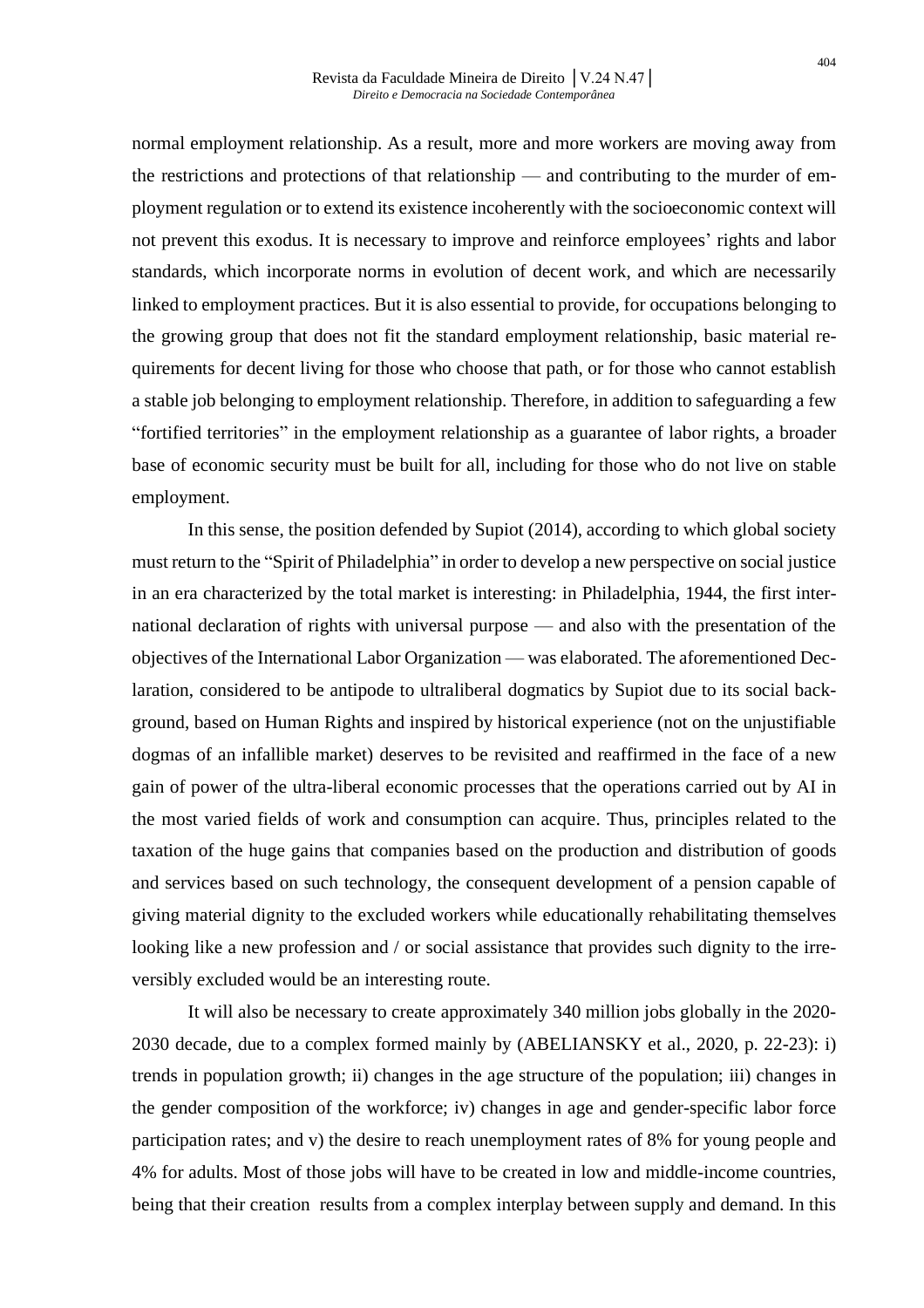sense, economic policies can facilitate the job creation process, with supportive legislation being drafted, providing guarantees for the acquisition, by workers, of the skills needed in the face of rapid technological changes, as well as promoting healthy aging of the workforce.

The needs for job creation resulting from automation until 2030 are substantial, but not insurmountable. Estimates place that industrial robots will worldly replace 37.9 million workers in 2030, in a scenario of high displacement, and 12.2 million workers in a scenario of low displacement (ABELIANSKY et al., 2020). Manufacturing workers appear to be the most vulnerable, and the largest number of jobs to be replaced due to their adoption will be in Asia. Despite increasing automation, the calculated shift in jobs due to automation by 2030 is reduced by job creation, which needs to accommodate projected demographic trends, changes in labor force participation and unemployment rate goals.

The relationship between the needs for job creation due to demographic changes and the projected shift due to automation is remarkable: the jobs needed to meet the growing demand of the young working-age population in low-income countries (more laborious, routine and less qualified jobs, then), are the most susceptible to automation. This challenges such countries if the growing youth workforce is not well-educated and qualified, or if they are left with only the allocation to perform predominantly repetitive and routine tasks. Politically, investing in high-quality education for individuals who are not in the workforce yet will be important to face competition both from their peers internally and from that offered by the use of robots in high-income countries.

Higher-income countries with an aging workforce will be challenged by the need to keep older workers healthy and productive. In those scenarios, automation can prove to be beneficial, since the demands related to the older workforce generally consist of jobs with higher qualifications and less physical demands. In such countries it will be important to draft laws that allow people to work at older ages and public policies to encourage companies to hire older workers, as well as projects to promote the collaboration of robots with them (as machines could help them in tasks that are already impossible or very exhausting). Lifelong learning programs will also be essential to keep this group active in the workforce.

Agrawal et al. (2018a) highlight two types of political implications related to the technological advances of AI: policies that affect the patterns of diffusion of the use of AI technologies and policies that address the consequences of this diffusion. The policy categories related to the most relevant dissemination standards relate to issues involving users' privacy, AI use in commerce, and accountability for that use. The structuring of policies related to these topics should focus on achieving the desired balance between encouraging the diffusion of technology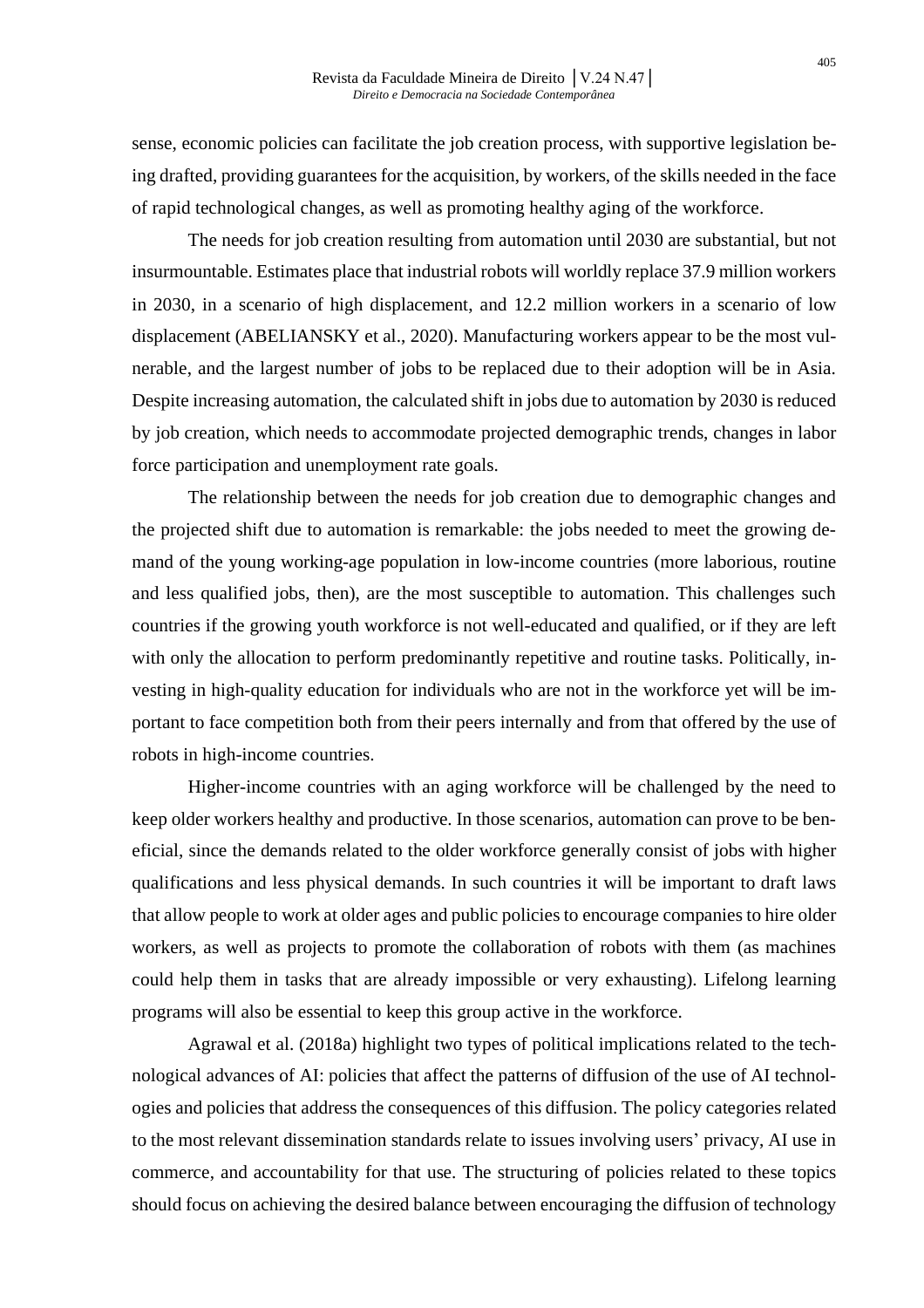and assuming the relevant ethical values of society. As AI spreads, it will have consequences for jobs, inequality, and competition. Addressing those consequences will be the role of educational policy, of the social safety net, and of antitrust laws.

But great opportunities in terms of increased productivity, even for developing countries, may arise with technological developments towards the use of AI, given the very low capital costs required by some of its applications, in addition to an increase in potential for productivity, especially among the least qualified ones (ERNST; MEROLA; SAAMAN, 2018). Concomitantly, risks related to the increase in inequality must be faced so that the benefits of AI-based technological evolution are shared.

There are significant opportunities arising from AI, including for developing countries. And the risks are less linked to job losses, and more associated with the worsening of income inequalities (internally and globally), as the specific digital nature of AI facilitates its diffusion, but creates great initial advantages that can contribute to further increase plus market concentration and inequality. However, AI's versatility and general use nature also allow the creation of specialized systems potentially beneficial in a wide range of occupations, even among the least qualified or the least productive countries. And thisfactor, coupled with the huge reduction in capital costs caused by AI applications, as well as the technological change driven by the relative supply of low — or high — skilled labor, allows developing countries to benefit from AI, as long as it is fully widespread and that technological openness is widely shared.

In this sense, one can consider having a moderate optimism about the opportunities and risks of AI, as long as public policy-makers and social partners consider its peculiar characteristics — suggesting the adoption of a wide range of measures (ERNST; MEROLA; SAAMAN, 2018):

(I) Policies for the improvement and acquisition of new skills, although necessary, are not enough — and, therefore, guarantees that companies do not gain market dominance must be added to them (since, on the contrary, they may come to exclude users its algorithm, including maintaining and replicating prejudiced biases);

(II) People must have more control over their individual information;

(III) Long-term political proposals for a fairer global economy, brought about by significant economic rewards that AI-based innovations promise, must be developed — and this includes continual reduction in working hours, sharing of revenue revenues from innovation through participation policies in profits already successfully implemented in some countries in the past;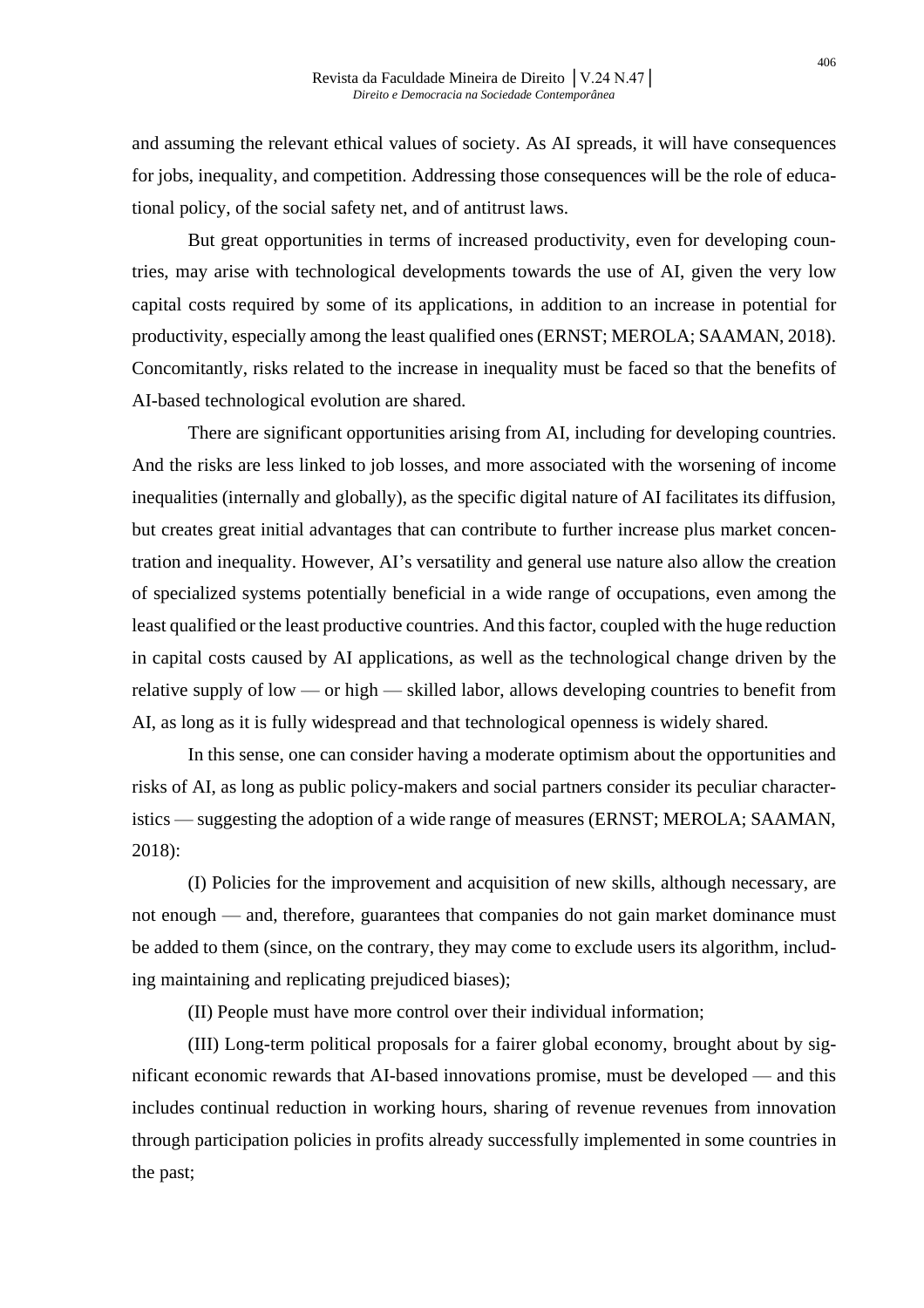(IV) AI applications and impacts must be continuously monitored by national and international actors — behold, astechnology evolves, new risks and opportunities arise, requiring constant regulatory adjustments to ensure that technological openness is widely shared;

(V) Constant knowledge exchanges between policy-makers and regulators to avoid regulatory capture must be developed, as well as adequate support for local actors to benefit from the advantages of AI.

AI has the potential to reshape skill demands, career opportunities and the distribution of workers across industries and occupations. But researchers and public policy-makers are not equipped to predict job trends resulting from the application of AI. Typically, technology is designed to perform a specific task, which alters the demand for specific skills in the workplace. The resulting changes in the demands for skills are widespread across the economy, influencing occupational skill requirements, career mobility and the well-being of society. The identification of specific paths of this dynamics has been restricted by crude historical data and limited tools to model resilience (FRANK et al., 2019, p. 6537).

Those obstacles can be overcome by prioritizing detailed data collection, responsive to real-time changes in the labor market and respecting regional variability. Better access to unstructured data about skills contained in resumes and job offers, coupled with new indicators of recent technological changes (patent data, for example) and models to labor dependencies between cities and regions, will allow the creation and adoption of new techniques to understand and predict the future of labor, as well as the use of new data-oriented tools (including machine learning applications and systemic modeling able to more accurately reflect the complexity of labor systems).

The rise of AI presents many options to society, each of them representing an exchange. Currently, while such technology is still in its infancy, there are three particularly important exchanges at the level of society (AGRAWAL; GANS; GOLDFARB, 2018b, p. 458-460):

(I) *Productivity versus distribution:* the problem with the application of AI is not creating wealth, but distributing it. AI can exacerbate the problem of income inequality for two reasons:

By assuming certain tasks, AIs can increase competition among humans for the remaining tasks, reducing wages and the fraction of the income earned from work due to the fraction obtained by the owners of capital;

Prediction machines, like other computer-related technologies, can acquire biases related to skills, so that AI tools disproportionately increase the productivity of highly skilled workers.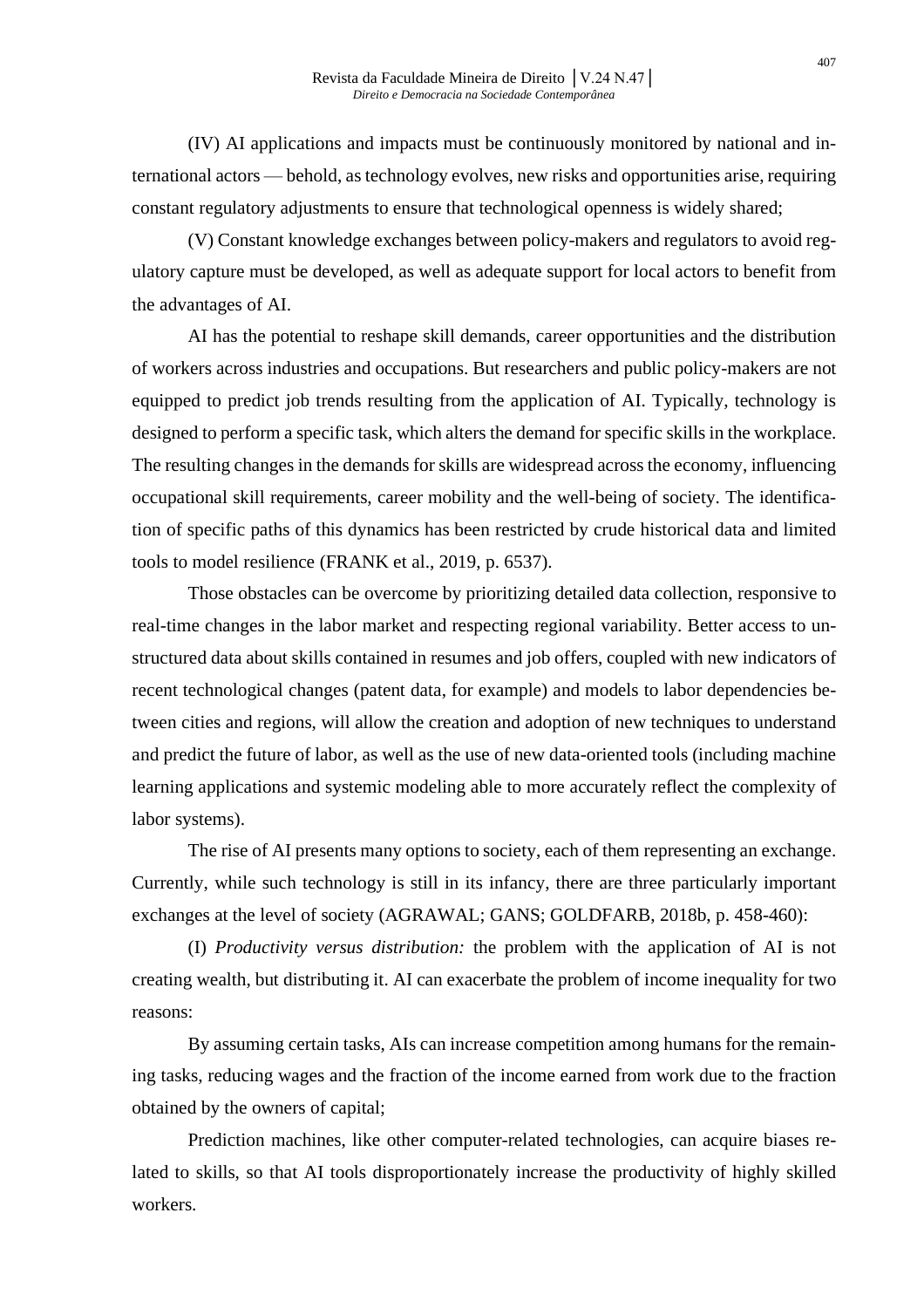(II) *Innovation versus competition:* AI has economies of scale, and its tools generally have some degree of increasing return — with better prediction accuracy leading to more users, more users generating more data, and more data leading to better prediction accuracy. Companies have more incentives to build prediction machines if they have more control, but together with economies of scale, this can lead to monopolization. Faster innovation may benefit society from a short-term perspective, but it may not be ideal from a social or long-term perspective.

(III) *Performance versus privacy:* the more data available for analysis and learning, the better the performance of AI tools. But the provision of personal data generally leads to losses in terms of privacy. Thus, jurisdictions will have to deal with a delicate balance when it comes to this conflict.

Due to those economic and legal risks, the antitrust and privacy protection authorities of users will face enormous and unprecedented challenges to face the new complex environment (ABRARDI; CAMBINI; RONDI, 2019, p. 24):

(I) Access to data may obliterate the creation of new competing networks and investment in innovation by new market participants — which also leads to the incentive of anti competitive conduct in areas not related to price, such as capture, extraction and exclusion of data;

(II) Increased capacity to track individuals allows new forms of price discrimination;

(III) The use of AI can increase the occurrence of anti competitive conduct. The use of advanced machine learning algorithms can increase the opacity of the pricing processes adopted by companies, making it difficult to detect and punish such anti-competitive conduct by antitrust authorities;

(IV) The use of large amounts of data by AI increases the risk of data manipulation, which can have serious social and political implications — such as the possibility of political exploitation of the results of data research performed by AI. Biased search rankings can change the voting preferences of undecided voters significantly, and imperceptibly by people.

Lexer and Scarcella (2019) analyze tax and social security policy instruments to face the effects of AI in the labor markets, focusing on the possibility of setting up a long-term mass unemployment scenario. In this sense, the introduction of universal basic income programs becomes mainly a matter of political decision-making in terms of which legal-philosophical approach should be adopted when designing social security in this new economy. In this sense, the following questions arise: should social welfare still serve as a last resort and focus on targeted support, or should it guarantee minimum standards for everyone unconditionally and regardless of an individual's need? Although the introduction of universal basic income is in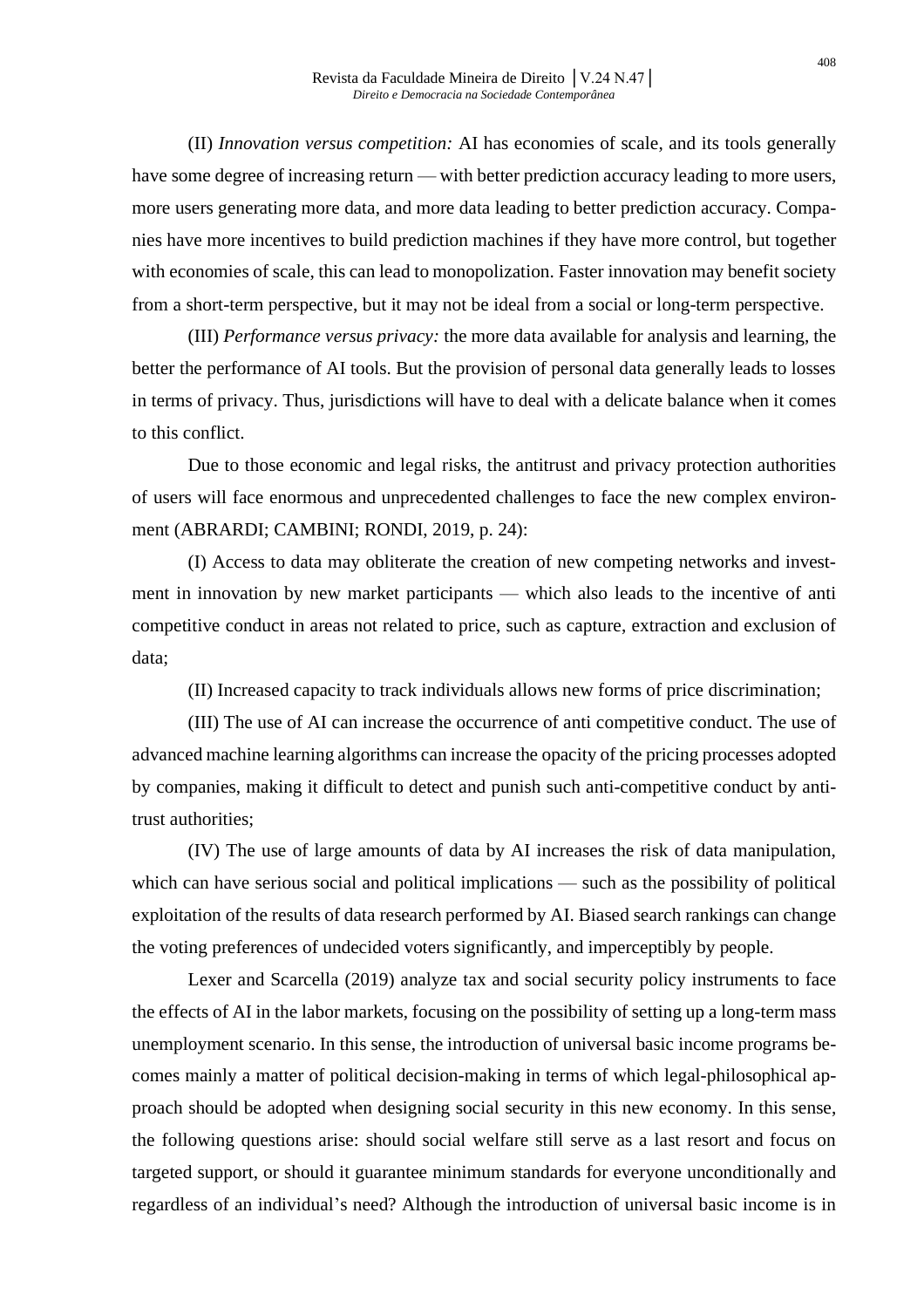accordance with many current Constitutions (depending on the interpretations of the almost ubiquitous principle of equality), the concrete design of a universal basic income is important when considering the legal security values of solidarity. Such a combined strategy would require a lot of revenue and, therefore, its accessibility is questionable, since it would demand significant amounts of material and financial resources from governments.

From a taxation point of view, a "tax on robots", on the value created by the use of automation technologies, or on the costs of technology, may still be viable options to replace the revenue that would be lost as a result of the exemption from production because of the unnecessary taxation on wages resulting from automation, and that would necessary to sustain a social security system. In fact, South Korea, Italy, the Canton of Geneva (Switzerland) and the United States (with regard to autonomous vehicles) have already tried to implement taxes on robots (KOVACEV, 2020, p. 202-213). But that solution also presents several difficulties in its design and implementation. In the design of those measures, it will be necessary to balance the tax base and the tax rate to avoid discouraging innovation. And within a global scenario, the introduction of this type of instrument by a single State (or by a few) can have significant negative impacts, such as leading companies to move their production processes to countries where the tax burden is less heavy and, therefore, would promote tax competition between states.

### **4 BIAS IN AI-POWERED HIRING TOOLS**

Despite the tendency to think about the uses of AI for a short or distant future, it is necessary to understand that the influence of automation on the labor market is already occurring — mainly, in the current historical moment, in procedures of hiring job candidates. Increasingly, machine learning algorithms and models are used in all the small decisions that make up the modern hiring pipeline, from which resumés are selected for interviews, for example. Thus, those algorithms and models can amplify problems of prejudiced bias and injustice for many historically marginalized groups (SCHUMANN et al., 2020). In addition, numerous invasive devices affect work activities today, and constitute a growing terrain for new forms of AI-assisted monitoring and algorithms (on badges, tablets, wearables, collaborative software, virtual personal assistants, facial recognition systems, etc.). Legally, such tools constantly collect, produce, share and combine data that can be used by the employer for several reasons, which leads to variations in the prerogatives related to subordination, which are central to the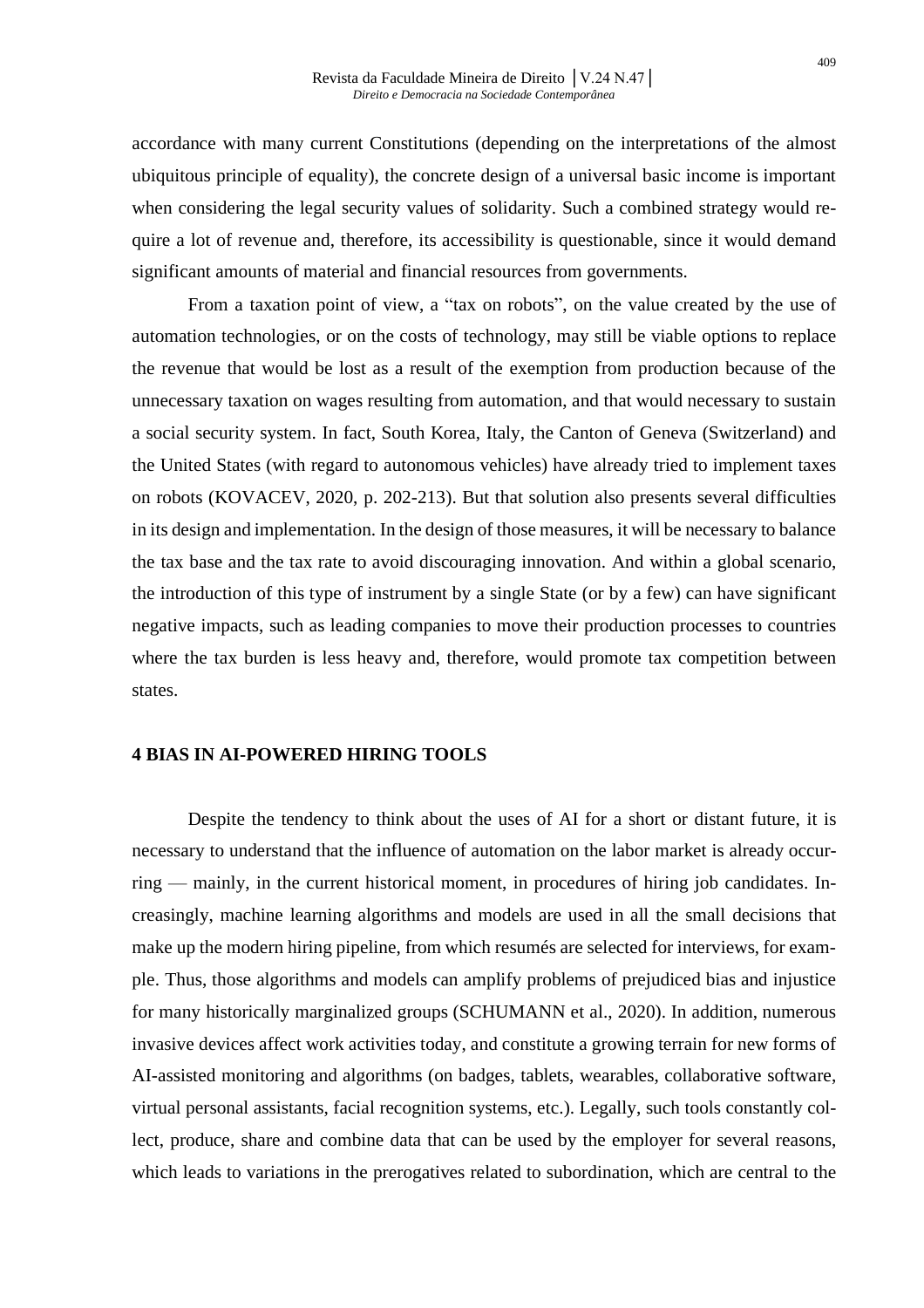employment relationship (ALOISI; GRAMANO, 2019). When it comes to recruiting, managing and verifying the workforce, AI applications are seen as effective combinations of big data analysis and algorithmic governance. And only recently, international, European and national institutions in general have started to consider the possibilities of updating the existing regulation on the matter to face the complex and far-reaching challenges of those applications.

Companies are increasingly adopting AI tools to minimize human bias, reduce costs and streamline the recruitment process. Big data and AI technologies support HR decision-making in a variety of talent acquisition tasks — CV classification, establishing predictive matches between job candidates and vacancies using data, correcting bias in the information used in job position descriptions, and using of bots to schedule interviews with candidates, for example. Although such AI tools can help organizations to efficiently navigate the large set of possible candidates, those algorithms are ultimately human decision-making processes incorporated into the code (YARGER; PAYTON; NEUPANE, 2019). Discrimination in data-driven recruitment generally occurs when the systematic bias of (human) decision makers is learned and internalized by the algorithmic classifier, leading to ethical and legal problems (SCHMALEBBACH; LAUMER, 2020).

Thus, concerned about the affectation of the current multimodal algorithms by sensitive elements and internal prejudices in the data, Peña et al. (2020) developed a fictitious bench for automated recruitment tests, which they called *FairCVtest*. The model is fictitious because it includes a large set of 24,000 (twenty-four thousand) synthetic profiles with information normally found in the CVs of job seekers (called *Fair-CVdb*). In such profiles, scores were established based on the candidates' gender and ethnicity characteristics, which resulted in discrimination in the learned models aimed at generating candidate scores for hiring purposes. Discrimination was also observed from the image of each candidate's face. In such a test, they trained automatic recruitment algorithms using a set of multimodal synthetic profiles consciously classified with gender and race bias. *FairCVtest* uses AI to extract confidential information from unstructured data and exploits it in combination with data biases in prejudiced (and therefore undesirable and unfair) ways. In that scenario, the system exposed sensitive information from the images (gender and ethnicity) and modeled its relationship with prejudiced bias. This discriminatory behavior of the algorithm was not limited to the case studied, where the bias is in the target function: the selection of resources or unbalanced data can also become sources of bias. This is common when data sets are collected from historical sources that do not represent the diversity of society.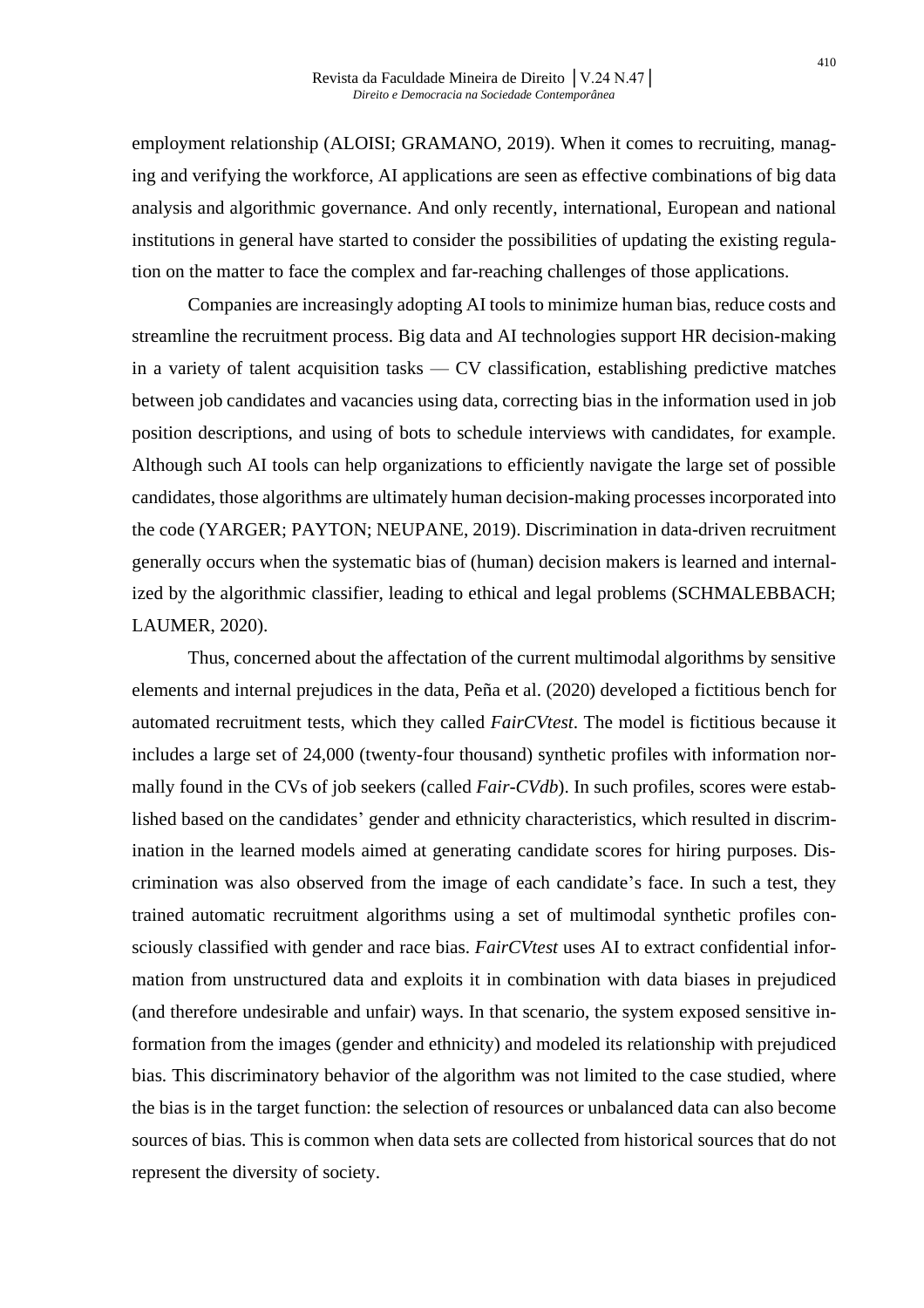Lambrecht and Tucker (2019) exemplify the gender bias in automatic hiring tools very well in their field study about an algorithm that displayed, on Facebook, ads promoting job opportunities in the fields of science, technology, engineering and mathematics in 191 (one hundred and ninety-one) countries. Such an ad was explicitly intended to be gender-neutral in its display. But in reality fewer women were exposed to the advertisement than men, as younger women constitute a demographic group considered more expensive to display ads. Thus, an algorithm that simply optimizes the cost-benefit ratio in the display of ads will display ads that should be gender-neutral in an apparently discriminatory way.

The study by Desiere and Struyven (2020), by its turn, using a recently developed AIbased profile model of the Flemish public employment service, exemplifies how the AI-based profile discriminates against foreign job candidates: with a maximum level of accuracy, job seekers of foreign origin who end up finding a job are 2.6 times more likely to be incorrectly classified as "high risk" job seekers.

Although AI may bring many benefits to workers — such as increasing human capacities, promoting creativity, including underrepresented populations, reducing inequalities (economic, social, gender, etc.), reinvigorating inclusive growth, sustainable development and wellbeing —, it also increases authoritarian attitudes. In fact, it is difficult to say how monitoring, tracking, scoring, incentive through nudges and fines, classifications and metrics related to technology tools can be manipulated and adapted to infer unspecified characteristics or to predict unknown behavior. Those systems are not neutral, as they can promote discrimination and exacerbate inequality, paving the way for social unrest and political turmoil.

The great potential of AI and prediction algorithms to increase efficiency and allow companies to focus on innovation (and no longer on mundane tasks) makes it possible that such technologies will occupy an increasingly substantial space at the work environment — including in the hiring processes (RAUB, 2018, p. 569-570). However, it is also very clear that, with the incredible potential of AI, there can also be several challenges that can increase the responsibility of employers due to the technological impact.

Although AI is not free from prejudice, completely abandoning its use in hiring processes because of its possible bias does not mitigate the occurrence of prejudice. In this sense, employers who intend to take advantage of the benefits of AI to increase efficiency in hiring processes must prepare themselves to ask difficult questions and ensure their responsible implementation. A balance between human responsibility and a responsibly designed and chosen AI system can help to address those major tensions.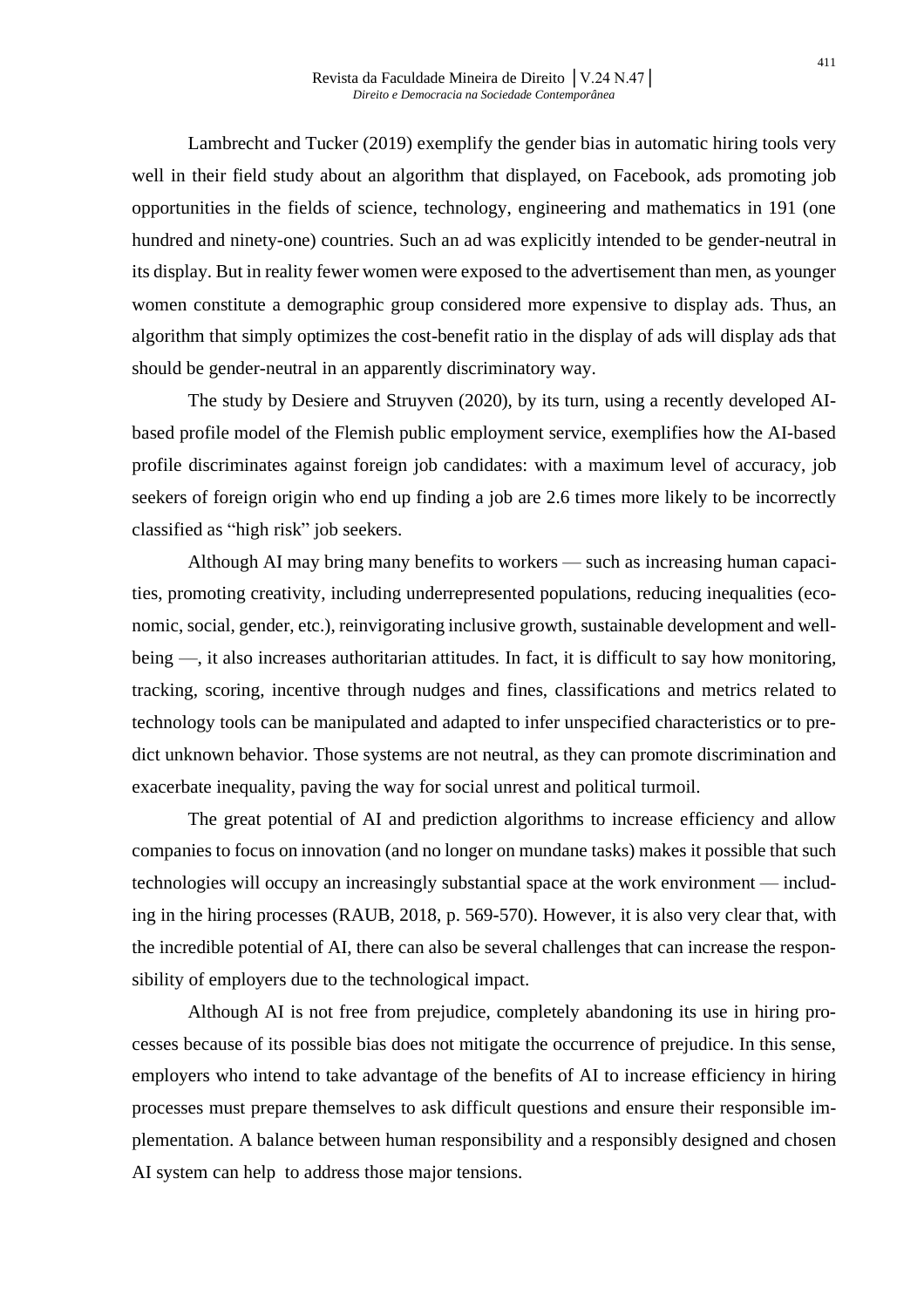Prejudice inculcated in AI-powered decision-making processes (either in the initial coding of that intelligence, or inserted in the data through the learning algorithms) is rooted in human nature much deeper than it is admitted. The result of this is that much attention should be paid to short-term issues with biased algorithms and long-term issues associated with regulation and increasing diversity in the technology industry.

Evidence of the extent to which AI-powered hiring tools have been adopted worldwide is scarce, but a recent report estimated that 99% of Fortune 500 companies use some sort of candidate tracking system in their hiring process, due to their perceived efficiency and cost savings (QU, 2019). The main concerns about those systems include the lack of transparency and the potential limitation of access to jobs for specific profiles. Regarding the latter, however, several suppliers of those systems claim to detect and mitigate discriminatory practices against protected groups and to promote diversity and inclusion in the workplace. However, those "bias mitigation" claims are rarely examined and evaluated and, when made, they are almost exclusively from the US socio-legal perspective. Sánchez-Monedero, Dencik and Edwards (2020), however, critically examined how three important automated hiring systems in regular use in the UK — *HireVue*, *Pymetrics* and *Applied* — understand and seek to mitigate discriminatory algorithmic bias. Using publicly available documents, they describe how their tools are designed, validated and audited for prominent prejudices, assumptions and limitations, before placing them in UK's socio-legal context.

Although some companies that develop such type of systems provide some documentation to prove that they focus specifically on mitigating discriminatory bias, access to relevant information to assess such a claim remains an essential problem for carrying out any thorough analysis. But those companies are generally vague and abstract in doing so. Furthermore, they do not make it clear how relevant stakeholders (mainly job seekers) can access and understand information about how their eligibility decisions may have been achieved through the systems. Thus, there is a lack of information about how the systems work, the approach taken to deal with discriminatory hiring practices and, crucially, where and how they are used around the world, which therefore constitute a significant problem. Given that it is not even clear if automated systems for selecting and recruiting workers provide significant benefits to employers, it is even questionable whether their use should be restricted or discouraged by regulators in the data protection and equality sectors.

The negative impact of hiring algorithms can be mitigated by adopting measures that provide greater transparency for employers to the public, which would allow State institutions and human rights activists to hold employers accountable for hiring based on biased hiring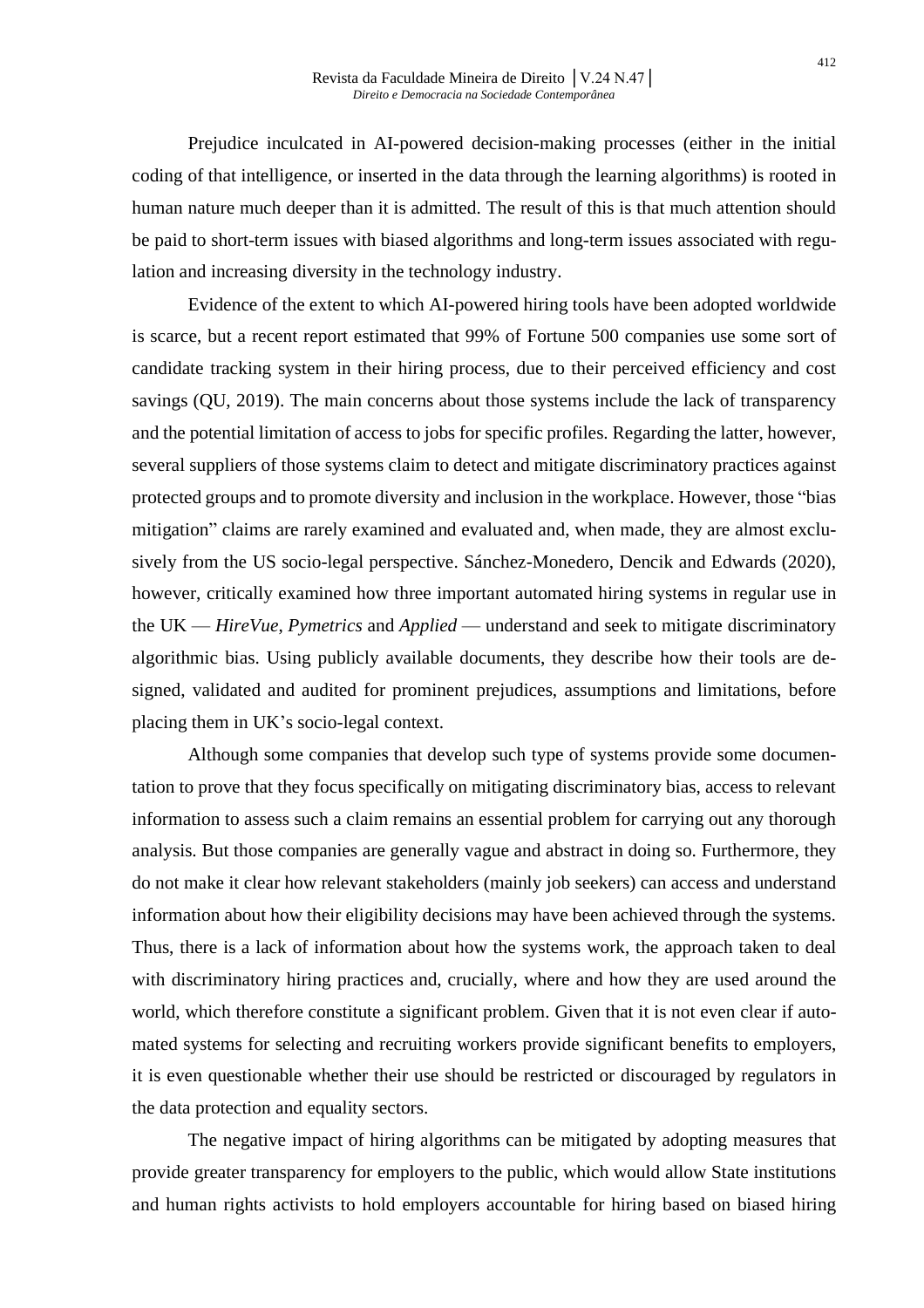algorithms (LAGENKAMP, COSTA; CHEUNG, 2020). In this sense, employers using such algorithmic tools would have to be required by Law to adopt technological structures for automated contracting transparency (in the so-called "regulation-by-design"), as well as to publish reports of algorithmic transparency.

Western national legal systems share an effective and adaptable arsenal to face the challenges that AI poses in terms of interference in the private sphere of employees, such as: (I) the recognition of human dignity as a fundamental right to be protected also in the workplace; (II) the involvement of unions in regulation; (III) authorization of technological facilities that can be used as surveillance tools. In addition, the recognition that employee's under-sufficiency is compounded by the use of tools that interfere with their privacy. Jurisprudence and Court decision also play important roles in defining the interpretation of Law, updating it in relation to the most recent technological innovations. But there is no reason to be overly optimistic about future developments in monitoring technologies. The European GDPR, for example, proves to be very weak in regulating decisions powered by AI-driven data, as on the one hand, it covers decisions based solely on automated processing, to make anonymous not only the profile of the data subjects, but also any other automated processing form; on the other hand, it is conceived in an outdated way in the understanding how data are used (ALOISI; GRAMANO, 2019).

Furthermore, employers who use AI-powered hiring tools are simply not in a position to minimally predict how a Court would analyze an algorithmic selection procedure related to the legal obligation of non-discrimination (SCHERER; KING; MRKONICH, 2020). This is why legal standards for the evaluation of such procedures must be urgently considered and established, otherwise there will be fears in the implementation of this type of system — which, in turn, results in delay in technological innovation and consultative legal techniques.

Although algorithmic tools offer employers a vehicle for more effective and inclusive HR selection decisions, the use of such tools to improve hiring and other HR decisions has lagged behind the use of algorithms in other commercial operations. In order for this not to become legally evident too late, the legal discipline on the matter will have to evolve quickly. But for now, courts, agencies and employers must be aware of the incompatibility between the state of the technology and existing legal standards, so that the promise of these technologies is not missed.

Raghavan et al. (2020) identified candidate-tracking algorithm providers, having documented information they disclosed about their development and validation procedures, and evaluated their practices, focusing particularly on efforts to detect and mitigate algorithmic bias.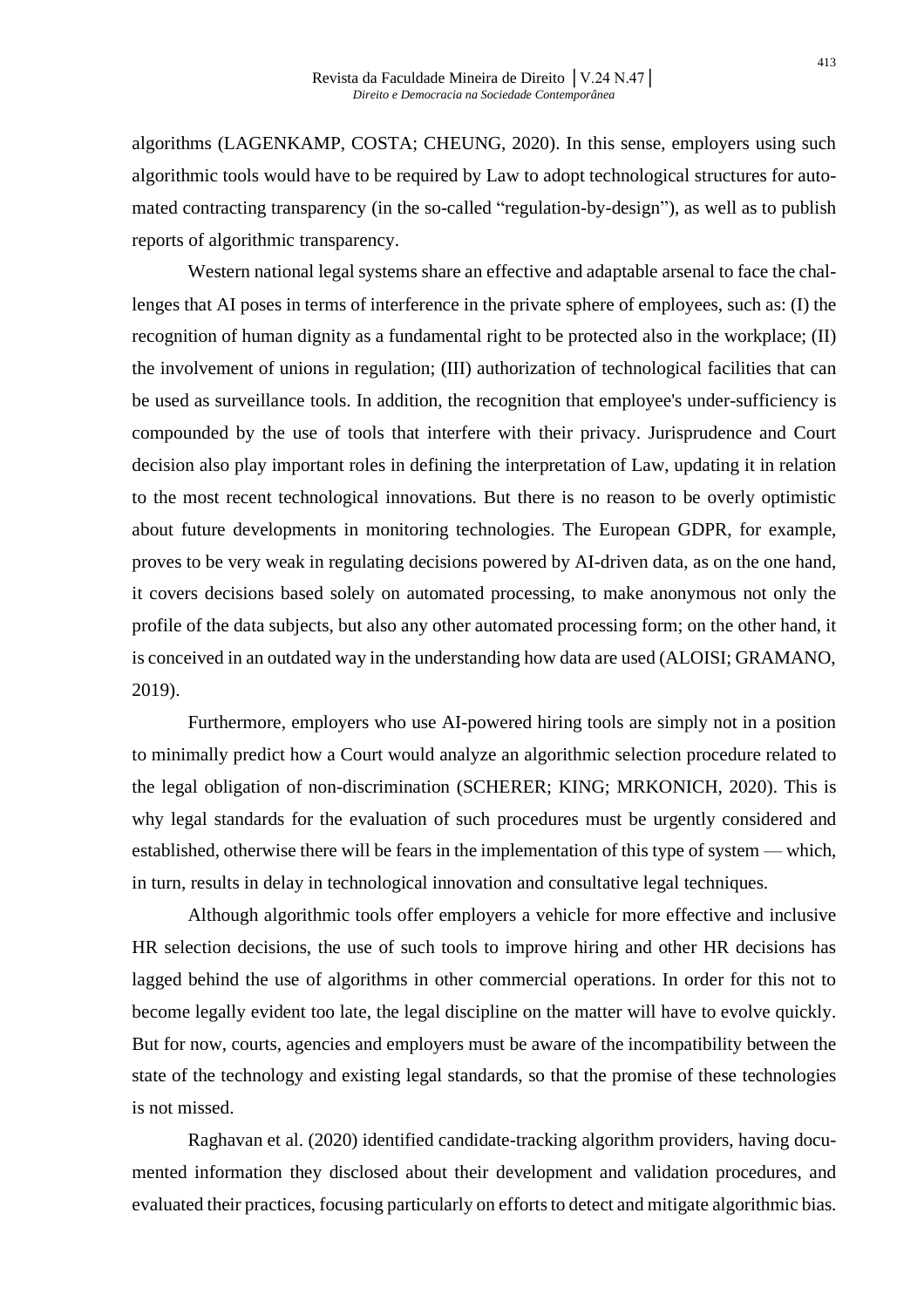From such a study, the authors found that, given the proprietary and sensitive nature of the models created for real customers, it is often not feasible for external researchers to conduct a traditional audit — but they were still able to collect valuable information by investigating the publicly available statements from suppliers. Thus, the authors listed the following policy recommendations for mitigating algorithmic bias:

(I) *Transparency*: although there are exceptions, suppliers in general are not transparent about their practices. Thus, there is a need for more transparency about such selection and recruitment procedures to design effective policies and allow meaningful oversight;

(II) *Multiplicity in the analysis of biases*: the disparate impact theory — according to which, legally, the plaintiff must show that a particularly facially-neutral employment practice causes a disparate impact in relation to a protected class (BAROCAS; SELBST, 2016, p 701) — is not the only indicator of bias in a system. Suppliers must also monitor other metrics, such as differential validity (which occurs when an assessment is better at classifying members of one group than another).

(III) *Relativization of the importance of outcome-based bias metrics:* outcome-based bias measures (including tests of disparate impact and differential validity) are limited in their power. They require representative data sets for specific candidate groups and do not critically examine the suitability of individual forecasts. In addition, such metrics depend on access to protected attributes, whose data is not always available.

(IV) *Reconsideration of legal standards for algorithmic learning and algorithmic opacity:* legal standards of validity under uniform guidelines in the light of machine learning have to be reconsidered. As machine learning can discover relationships that are incomprehensible to humans (since learning starts to take place from logics that were not foreseen by the initial programmer of the algorithm, and can be created from an opaque logic, typical of the machine language), a statistically valid assessment can inadvertently leverage ethically problematic correlations.

(V) Algorithmic polarization techniques have significant implications for "*alternative business practices*", since they automate the search for less discriminatory alternatives.

#### **5 CONCLUSION**

The risk of increasing social inequality brought about by digitalization and the application of AI in production processes is as important as the risk of substituting humans by machines. That technology has demonstrated the possibility of economic transformation in the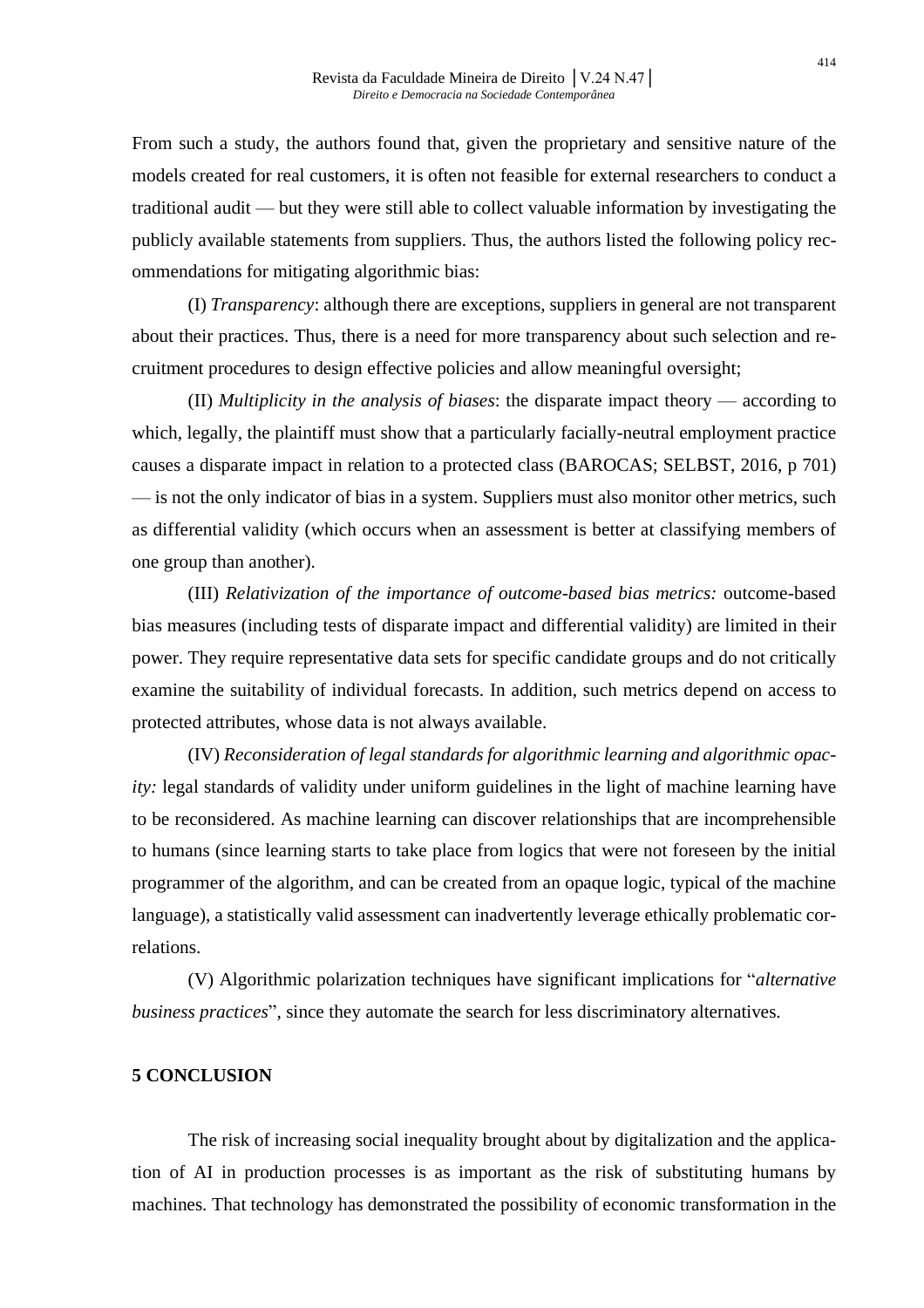sense of relativizing both material investment barriers (capital, human labor) and policies (borders, territories), favoring the creation of large global technological monopolies by a few companies.

Dealing with task replacement before replacing full-time jobs is a more plausible way to address the future of working with AI. And a good way to theorize about tasks is to divide them into four types: mechanical (routine and repetitive, with little training or education); analytical (requires training and knowledge in data and analysis); intuitive (require deeper thinking, creative thinking and problem-solving skills); and empathetic (they demand empathy and social, communicative and relationship-building skills). In this form of structuring ideas, one has that mechanical and analytical tasks are likely to be replaced long before intuitive and empathetic ones. And, with that, jobs based specifically on those first two types of tasks are at much greater risk than those related to the last ones. But intuitive and empathetic capabilities will, over time, be replicated by AI. Another way of looking at tasks performed in productive processes, due to their degree of possibility of substitution due to automation, is with the division between forecasting tasks and decision tasks, integrated and interdependent types — but it is important to note that workers focused on the skills of predicting the next moments are far more substitutable than those who decide.

The impact of AI at work is contingent according to each professional, cultural and regional context, and as many tasks and human jobs are being replaced by machines, others, less replicable by automated processes, may even become valued. Furthermore, it is very plausible to think that, to be successful, AI will not simply replace jobs — it will instead collaborate with humans.

Due to all these technological and social transformations, labor regulation must be considered beyond substitution, focusing on a new economy, increasingly global and less material, requiring coordinated legal strategies between national and international regulatory scenarios. In this new economy, formal jobs, inserted in a paradigm of social and economic protection, are eroding (through automation, business strategies to escape from the legal paradigms of employment). And this does not necessarily mean its abrupt end, but the challenge of maintaining the legal protection of decent work standards concomitant to the expansion of socioeconomic dignity, for workers not included in employment relationships.

There are at least three major socioeconomic and legal options that must be made very carefully when regulating the new economy brought about by the use of AI. The first of them concerns to the conflict between the ideals of productivity and distribution — as the use of AI can cause human labor to be devalued due to the decrease in tasks and jobs. Second, innovation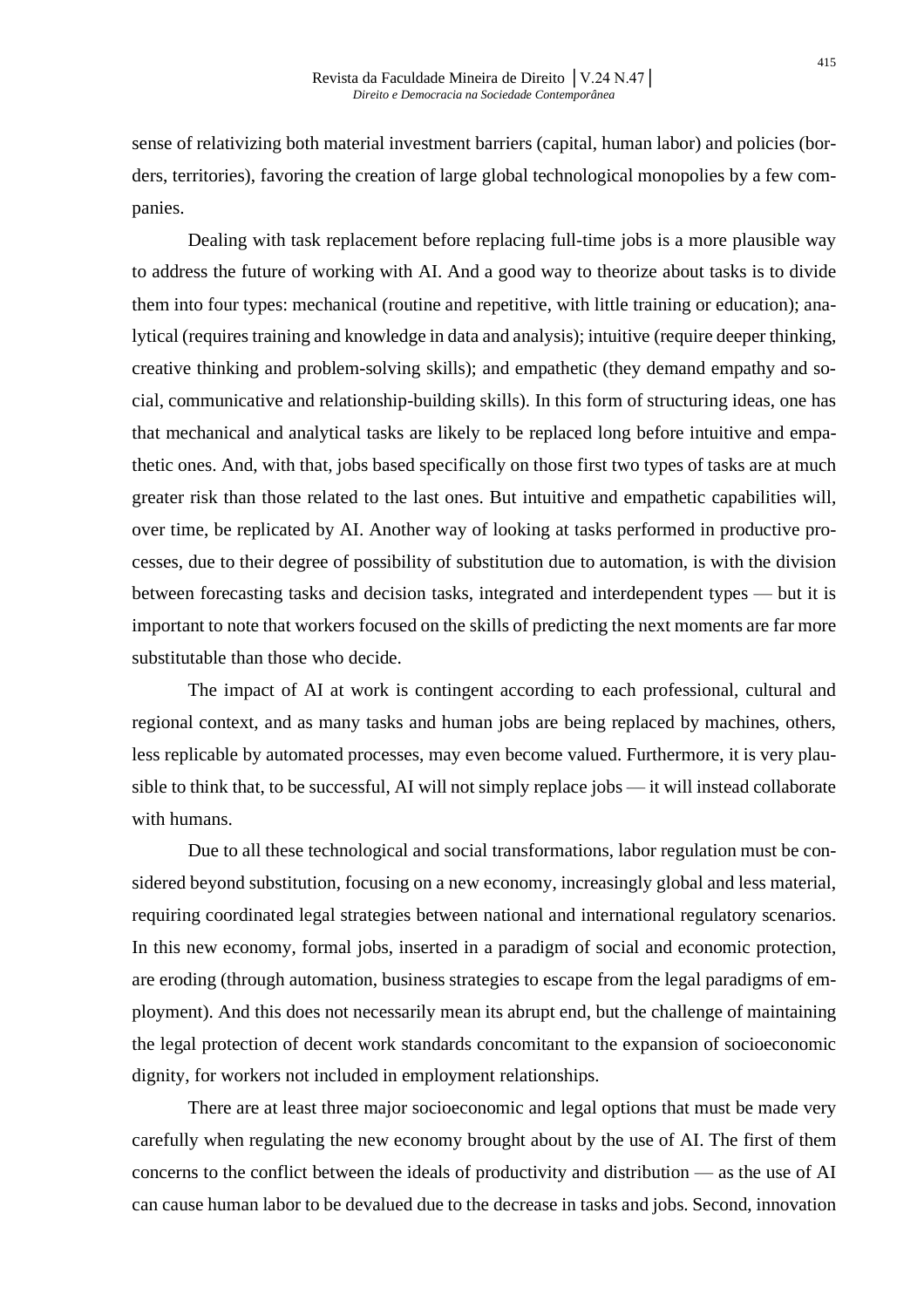is encouraged by the prospect of greater economic return — however, the greater the control of the market by the companies with capital and the possibilities of innovating technologically, greater is the risk of setting up monopolies by companies with such technology increases, which consequently puts innovation itself at risk. And thirdly, the better the quality and quantity of data available for analysis and learning by AI tools, the better its performance will be — but on the other hand, passive data collection can lead to damages to people's privacy.

On the one hand, the new AI-related economy can be characterized by greater possibilities for consumer protection, since more information of better quality can be accessible to them through the use of AI tools. However, other tools may be available to companies, which will give them more capacity to track individuals and, with that, develop new forms of price discrimination. Furthermore, advanced machine learning can make companies' pricing even more opaque, making it harder to detect and punish anti-competitive conduct. And the use of large amounts of data by AI increases the risk of data manipulation, which can have serious social and political implications — such as the possibility of political exploitation of the results of data research performed by AI.

There are important political proposals for redistribution to avoid an eventual more pessimistic scenario in relation to the substitution of humans by machines with automation and the introduction of AI in the labor market — perhaps the most salient of them currently refers to the creation of a universal basic income, which could be fostered by a tax on the use of robots and AI by companies. Such measures are supported by most Western constitutional principles regarding equality, but several issues may arise, in an attempt to design public policies in this sense, when trying to balance them with solidarity in the cost of security. In addition, a huge budgetary effort would be required from national economies, which could put off their development due to governments' fear of the political costs that the stress of their economies could cause. And globally, taxation on automata in only a few countries can move companies to less regulated locations, causing great tax competition between countries.

Employers must take advantage of the benefits of using AI and predictive algorithms in general in hiring processes as well, due to increased efficiency. However, they must be alert to the possibility of prejudice in such processes — which could lead to their condemnation to crimes and torts. Therefore, such adoption must be very responsible and parsimonious, as human prejudices stain the programming of AI and the data from which it learns.

Given the evolution of technology, the legal parameters for protecting workers against discrimination must be updated. Legislative updating is a time-consuming and insufficient strategy, however. Therefore, regulatory bodies, the Judiciary and employers must be aware of such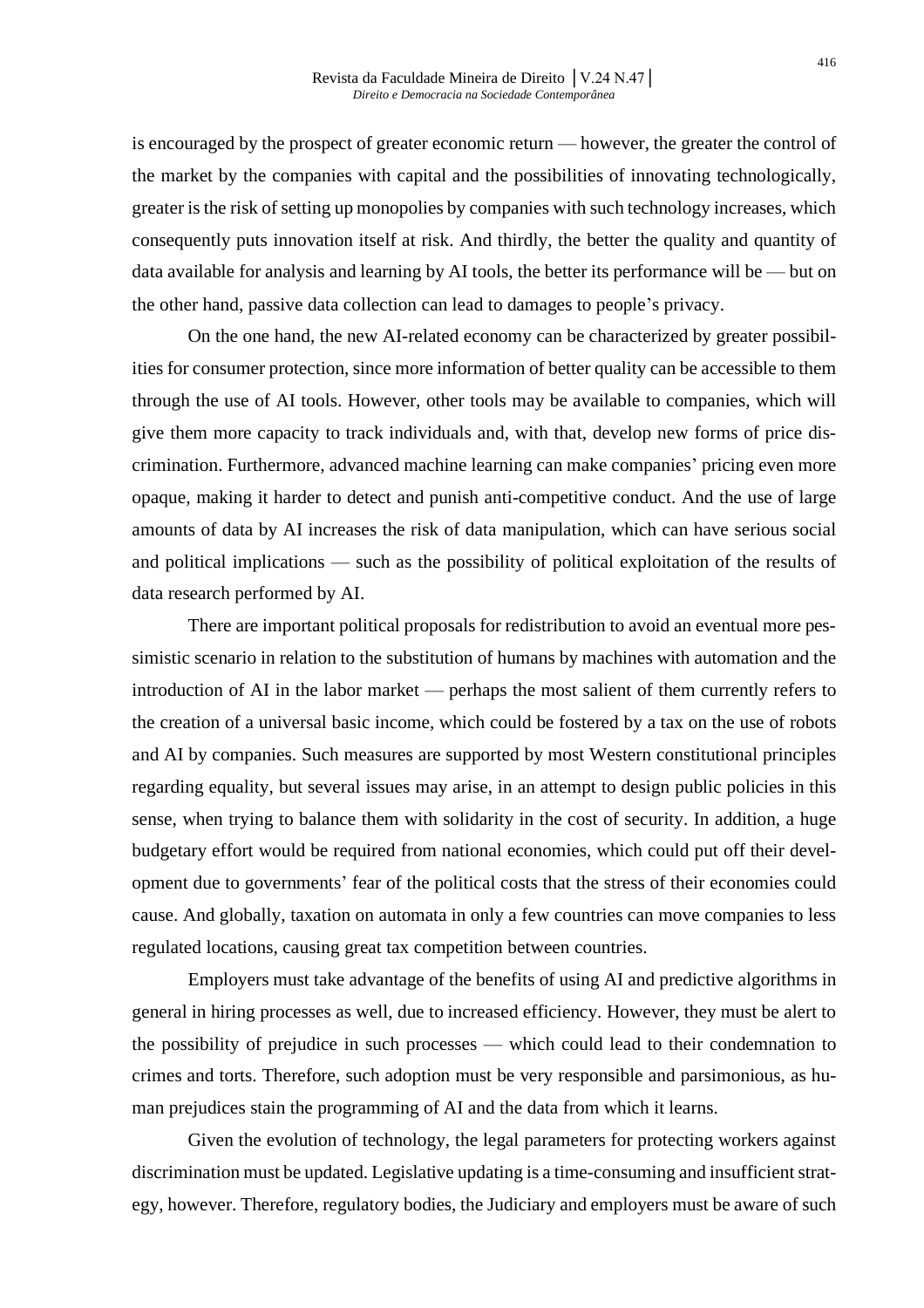changes in order to update their standards of interpretation of law from the technological context. It is important to maintain decent standards for employees in their work environment and the participation of workers' collectives in the regulation of labor relations. But current legislation, such as European Union's GDPR (2016) which, in its articles 5º, 1, a and 12º, already places the principle of transparency and the prohibition of discrimination by sensitive data (art.  $9^{\circ}$ , 1) — and consequently, those inspired by it, such as the Brazilian LGPD<sup>2</sup> which, in its art. 6º, IX, establishes the principle of non-discrimination, of transparency in its arts. 6º, IV, art. 9º, §1º, art. 10, §1º and art. 40 — suffer from an old-fashioned approach, disregarding the possibilities for the data collected from employees by systems to monitor their behavior in the workplace to be used for other unforeseen purposes, negatively enhanced by prejudiced biases.<sup>3</sup>

The creation of legal obligations to maintain transparency structures in the algorithms' design, combined with the publication of periodic transparency reports by employers using automated hiring tools, is an important strategy for mitigating bias in hiring algorithms. But despite the fact that legal measures that oblige suppliers of algorithmic hiring tools to act with transparency are necessary, they are not self-sufficient. Several metric parameters of the algorithmic bias must be considered by the suppliers, and no parameter is important in itself given that the topic "discriminatory bias" presents several complexities: multiplicity of factors (race, gender, ethnicity, national origin, social class, etc.); opacity of algorithmic logic in machine learning, among others. Then, other strategies in hiring personnel should be used by companies, when they reveal less discriminatory potential.

## **REFERENCES**

ABELIANSKY, Ana; ALGUR, Eda; BLOOM, David E.; PRETTNER, Klaus. **The Future of Work:** Challenges for Job Creation Due to Global Demographic Change and Automation. Bonn: IZA Institute of Labor Economics, 2020. Available at: [http://ftp.iza.org/dp12962.pdf.](http://ftp.iza.org/dp12962.pdf) Access in: June 10, 2020.

<sup>2</sup> According to art. 4º of Medida Provisória nº 959, 2020, such act will only be completely enforced from May 3rd, 2021.

 $3$  It is necessary to say that some related principles can also be found in current Brazilian Parliamentary Bills, such as: PLC 21/2020, which brings non discrimination (art.  $6^\circ$ , III) as well as transparente and explainability (art.  $6^\circ$ , IV); PLS 5051/2019 (VALENTIM, 2019 a), which embodies equality (art. 2º, I), pluralista and diversity (art. 2º, II), and transparency, accountability and the possibility of auditing the systems (art. 2º, IV); and PLS 5619/2019 (VALENTIM, 2019b), which carries on its text transparency (art. 2º, IV), diversity maintenance (art. 4º, VI), design that permits human intervention (art. 4º, VII), decidability without discriminatory bias(art. 4º, VIII) and possibility of mitigating technological risks (art. 4º, IX).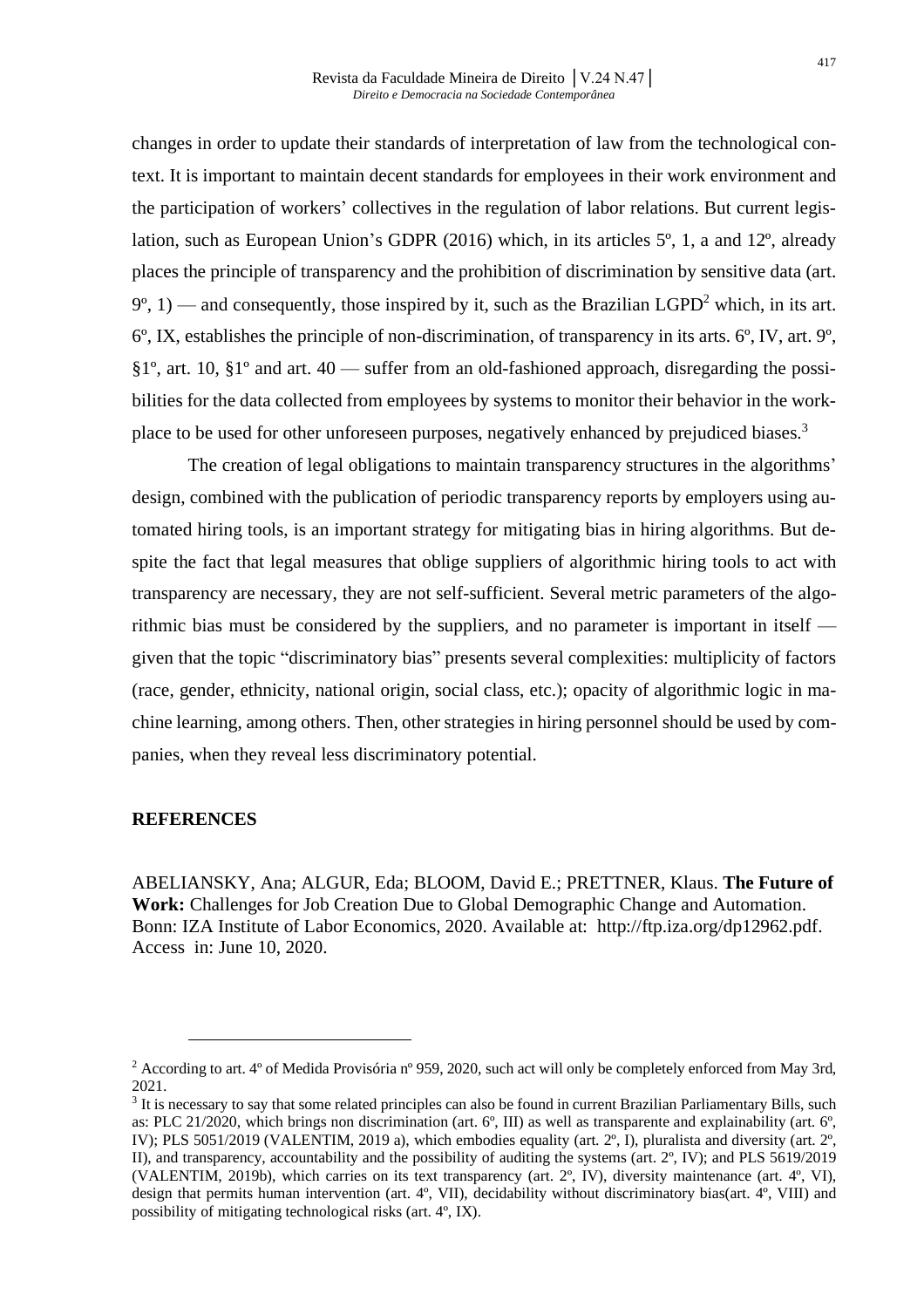ABRARDI, Laura; CAMBINI, Carlo; RONDI, Laura. The economics of Artificial Intelligence: A survey. **Robert Schuman Centre for Advanced Studies (RSCAS) Research Paper**, v. 58, 2019. DOI: [http://dx.doi.org/10.2139/ssrn.3425922.](http://dx.doi.org/10.2139/ssrn.3425922)

AGRAWAL, Ajay; GANS, Joshua; GOLDFARB, Avi. Economic Policy for Artificial Intelligence. In: LERNER, Josh; STERN, Scott. **Innovation Policy and the Economy**, v. 19. Chicago: University of Chicago Press, 2018a, p. 139-159.

AGRAWAL, Ajay; GANS, Joshua; GOLDFARB, Avi. **Prediction Machines:** the Simple Economics of Artificial Intelligence. Boston: Harvard Business Review Press, 2018b.

AGRAWAL; Ajay; GANS, Joshua S.; GOLDFARB, Avi. Artificial Intelligence: The Ambiguous Labor Market Impact of Automating Prediction. **Journal of Economic Perspectives**, v. 33, n. 2, p. 31–50, 2019. DOI: [https://doi.org/10.1257/jep.33.2.31.](https://doi.org/10.1257/jep.33.2.31)

ALOISI, Antonio; GRAMANO, Elena. Artificial Intelligence is Watching You at Work. Digital Surveillance, Employee Monitoring and Regulatory Issues in the EU Context. **Comparative Labor Law & Policy Journal**, v. 41, n. 1, 2019. **Available at:** [https://ssrn.com/ab](https://ssrn.com/abstract=339954)[stract=339954.](https://ssrn.com/abstract=339954) Acesso em:

BAROCAS, Solon; SELBST, Andrew D. Big Data's Disparate Impact. **California Law Review**, v. 104, n. 3, p. 671-732, 2016. DOI: [http://dx.doi.org/10.15779/Z38BG31.](http://dx.doi.org/10.15779/Z38BG31)

BISMARCK, Eduardo. **Projeto de Lei nº 21, de 2020.** Estabelece princípios, direitos e deveres para o uso de inteligência artificial no Brasil, e dá outras providências. Available at: [https://www.camara.leg.br/proposicoesWeb/prop\\_mostrarintegra?codteor=1853928&filenam](https://www.camara.leg.br/proposicoesWeb/prop_mostrarintegra?codteor=1853928&filename=PL+21/2020) [e=PL+21/2020.](https://www.camara.leg.br/proposicoesWeb/prop_mostrarintegra?codteor=1853928&filename=PL+21/2020) Access in: June 10, 2020.

BRASIL. **Lei nº 13.709, de 14 de agosto de 2018.** Lei Geral de Proteção de Dados Pessoais (LGPD). Available at: [http://www.planalto.gov.br/ccivil\\_03/\\_ato2015-](http://www.planalto.gov.br/ccivil_03/_ato2015-2018/2018/lei/L13709.htm) [2018/2018/lei/L13709.htm.](http://www.planalto.gov.br/ccivil_03/_ato2015-2018/2018/lei/L13709.htm) Access in: June 10, 2020.

BRASIL. **Medida Provisória nº 959, de 29 de abril de 2020.** Estabelece a operacionalização do pagamento do Benefício Emergencial de Preservação do Emprego e da Renda e do benefício emergencial mensal de que trata a Medida Provisória nº 936, de 1º de abril de 2020, e prorroga a *vacatio legis* da Lei nº 13.709, de 14 de agosto de 2018, que estabelece a Lei Geral de Proteção de Dados Pessoais - LGPD. Available at: [http://www.planalto.gov.br/ccivil\\_03/\\_Ato2019-2022/2020/Mpv/mpv959.htm#art4.](http://www.planalto.gov.br/ccivil_03/_Ato2019-2022/2020/Mpv/mpv959.htm%23art4) Access in: June 10, 2020.

DESIERE, Sam; STRUYVEN, Ludo. Using Artificial Intelligence to classify Jobseekers: The Accuracy-Equity Trade-off. **Journal of Social Policy**, p. 1-19, 2020. DOI: 10.1017/S0047279420000203.

ERNST, Ekkehard; MEROLA, Rossana; SAMAAN, Daniel. **The economics of artificial intelligence:** Implications for the future of work. Geneva: International Labour Organization Publications, 2018. DOI: 10.13140/RG.2.2.29802.57283.

ESTLUND, Cynthia. What Should We Do After Work? Automation and Employment Law. **The Yale Law Journal**, v. 128, n. 2, p. 254-326, 2019. Available at: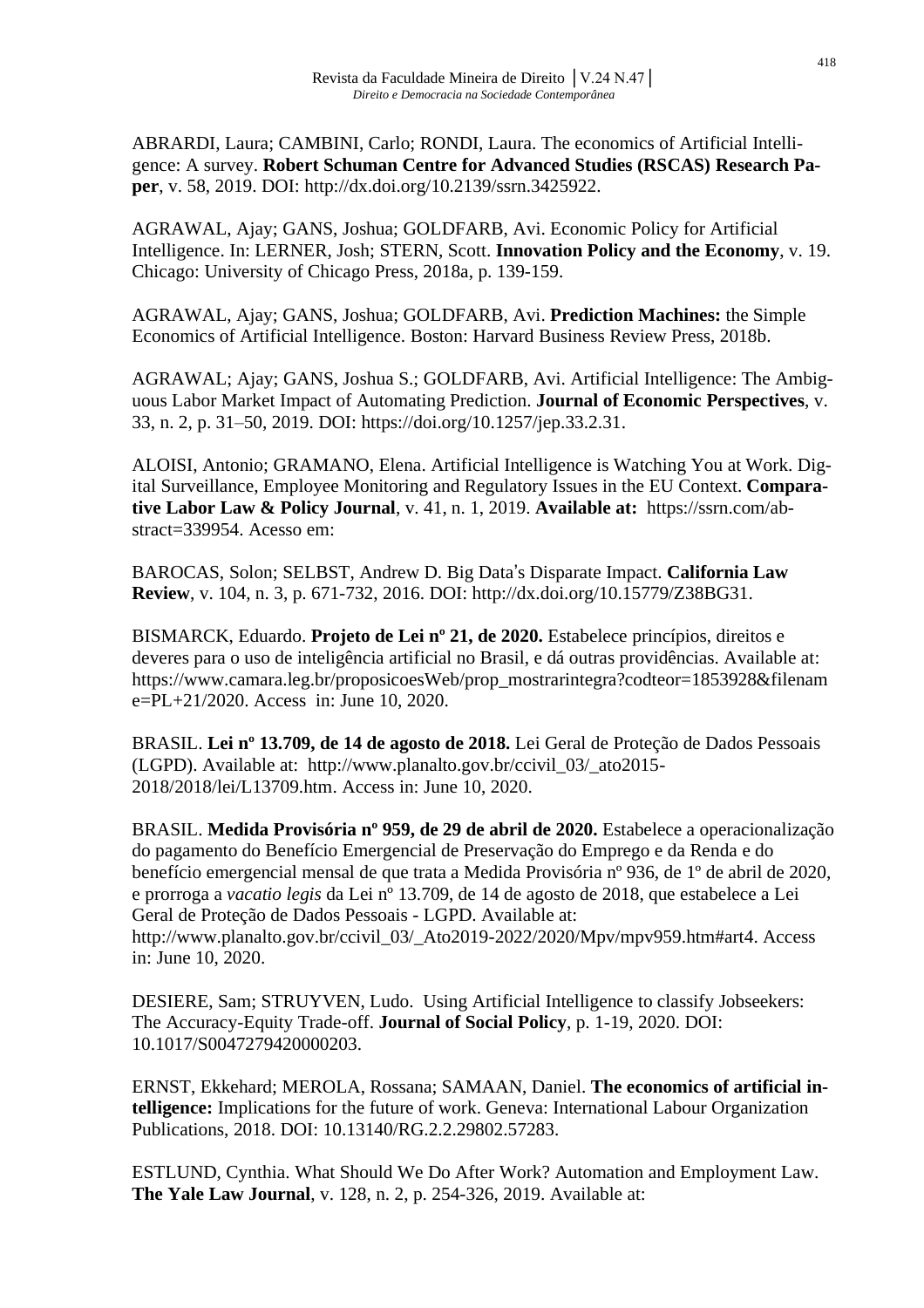[https://www.yalelawjournal.org/article/what-should-we-do-after-work.](https://www.yalelawjournal.org/article/what-should-we-do-after-work) Access in: June 10, 2020.

FELTEN, Edward W.; RAJ, Manav; SEAMANS, Robert, The Occupational Impact of Artificial Intelligence: Labor, Skills, and Polarization. New York: NYU Stern School of Business, 2019. DOI: [http://dx.doi.org/10.2139/ssrn.3368605.](http://dx.doi.org/10.2139/ssrn.3368605)

FERNÁNDEZ, Ana. Artificial intelligence in financial services. **Banco de España Article**, v. 7, 2019. DOI: [http://dx.doi.org/10.2139/ssrn.3366846.](http://dx.doi.org/10.2139/ssrn.3366846)

HUANG, Ming-Hui; RUST, Roland. T. Artificial Intelligence in Service. **Journal of Service Research**, v. 21, n. 2, p. 155-172, 2018. DOI: [https://doi.org/10.1177/1094670517752459.](https://doi.org/10.1177/1094670517752459)

JOHNSON, Matthew; VERA, Alonso H. No AI Is an Island: The Case for Teaming Intelligence. **AI Magazine**, v. 40, n. 1, p. 16-28, 2019. DOI: [https://doi.org/10.1609/aimag.v40i1.2842.](https://doi.org/10.1609/aimag.v40i1.2842)

KOSKI, Olli; HUSSO, Kai (eds.). **Work in the age of artificial intelligence:** four perspectives on the economy, employment, skills and ethics. Helsinki: Ministry of Economic Affairs and Employment, 2018. Available at: [http://julkaisut.valtioneuvosto.fi/handle/10024/160980.](http://julkaisut.valtioneuvosto.fi/handle/10024/160980) Access in: June 10, 2020.

KOVACEV, Robert. A taxing dilemma: robot taxes and the challenges of effective taxation of AI, automation and robotics in the fourth industrial revolution. **The Ohio State Technology Law Journal**, v. 16, n. 1, p. 182-217, 2020. Available at: [https://moritz](https://moritzlaw.osu.edu/ostlj/2020/04/30/a-taxing-dilemma-robot-taxes-and-the-challenges-of-effective-taxation-of-ai-automation-and-robotics-in-the-fourth-industrial-revolution)[law.osu.edu/ostlj/2020/04/30/a-taxing-dilemma-robot-taxes-and-the-challenges-of-effective](https://moritzlaw.osu.edu/ostlj/2020/04/30/a-taxing-dilemma-robot-taxes-and-the-challenges-of-effective-taxation-of-ai-automation-and-robotics-in-the-fourth-industrial-revolution)[taxation-of-ai-automation-and-robotics-in-the-fourth-industrial-revolution.](https://moritzlaw.osu.edu/ostlj/2020/04/30/a-taxing-dilemma-robot-taxes-and-the-challenges-of-effective-taxation-of-ai-automation-and-robotics-in-the-fourth-industrial-revolution) Access in: June 10, 2020.

LANGENKAMP, Max; COSTA, Allan; CHEUNG, Chris. Hiring Fairly in the Age of Algorithms. **arXiv**, p. 1-33, 2020. Available at: [https://arxiv.org/abs/2004.07132.](https://arxiv.org/abs/2004.07132) Access in: June 10, 2020.

LAMBRECHT, Anja; TUCKER, Catherine. Algorithmic Bias? An Empirical Study of Apparent Gender-Based Discrimination in the Display of STEM Career Ads. **Management Science**, v. 65, n. 7, p. 2966-2981, 2019. DOI: [https://doi.org/10.1287/mnsc.2018.3093.](https://doi.org/10.1287/mnsc.2018.3093)

LAU, Jesus; BONILLA, José Luis; GÁRATE, Alberto. Artificial Intelligence and Labor: Media and Information Competencies Opportunities for Higher Education In: KURBANOĞLU, Serap; ŠPIRANEC, Sonja; ÜNAL, Yurdagül; BOUSTANY, Joumana; HUOTARI, Maija Leena; GRASSIAN, Esther; MIZRACHI, Diane; ROY, Loriene (eds). **Information Literacy in Everyday Life:** 6th European Conference, ECIL 2018, Oulu, Finland, September 24–27, 2018, Revised Selected Papers. Cham: Springer, 2018, p. 619-628. DOI: [https://doi.org/10.1007/978-3-030-13472-3\\_58.](https://doi.org/10.1007/978-3-030-13472-3_58)

LEXER, Michaela Georgina; SCARCELLA, Luisa. Artificial Intelligence and Labor Markets. A Critical Analysis of Solution Models from a Tax Law and Social Security Law Perspective. **Rivista Italiana di Informatica e Diritto**, v. 1, n. 1, p. 53-73, 2019. DOI: 10.32091/RIID0004.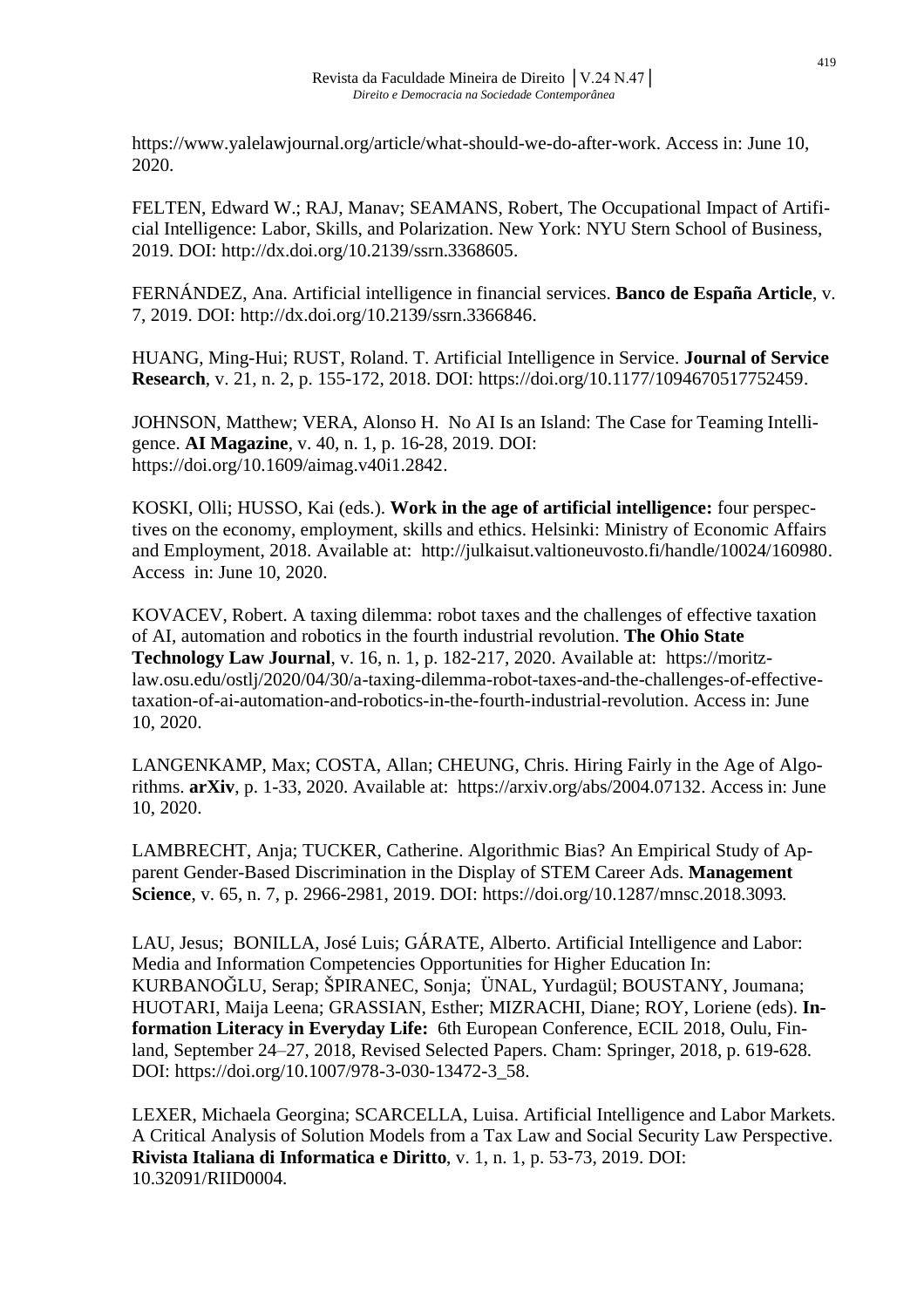LIMA, Y.; STRAUCH, J.M.; ESTEVES, M.G.P.; SOUZA, J.M. de; CHAVES, M.B.; GOMES, D.T. **O Futuro do Emprego no Brasil:** Estimando o Impacto da Automação. Rio de Janeiro: Laboratório do Futuro — UFRJ, 2019. Available at: [http://labfuturo.cos.ufrj.br/wp-content/uploads/2019/11/O-Futuro-do-Emprego-no-Brasil-](http://labfuturo.cos.ufrj.br/wp-content/uploads/2019/11/O-Futuro-do-Emprego-no-Brasil-Laborat%25C3%25B3rio-do-Futuro.pdf)[Laboratório-do-Futuro.pdf.](http://labfuturo.cos.ufrj.br/wp-content/uploads/2019/11/O-Futuro-do-Emprego-no-Brasil-Laborat%25C3%25B3rio-do-Futuro.pdf) Access in: June 10, 2020.

MAKRIDAKIS, Spyros. The forthcoming Artificial Intelligence (AI) revolution: its impact on society and firms. **Futures**, v. 90, p. 46-60, 2017. DOI: [http://dx.doi.org/10.1016/j.fu](http://dx.doi.org/10.1016/j.futures.2017.03.006)[tures.2017.03.006.](http://dx.doi.org/10.1016/j.futures.2017.03.006)

MARTINS, Guilherme Magalhães. O *geopricing* e o *geoblocking* e seus efeitos nas relações de consumo. In: FRAZÃO, Ana; MULHOLLAND, Caitlin (orgs.). **Inteligência Artificial e Direito:** Ética, Regulação e Responsabilidade. São Paulo: Thomson Reuters Brasil, 2019, p. 633-650.

PEÑA, Alejandro; SERNA, Ignacio; MORALES, Aythami; FIERREZ, Julian. Bias in Multimodal AI: Testbed for Fair Automatic Recruitment. **arXiv**, p. 1-9, 2020. Available at: [https://arxiv.org/abs/2004.07173.](https://arxiv.org/abs/2004.07173) Access in: June 10, 2020.

QU, Linda. 99% of Fortune 500 Companies use Applicant Tracking Systems (ATS). **Jobscan,** November 7, 2019. Available at: [https://www.jobscan.co/blog/99-percent-fortune-](https://www.jobscan.co/blog/99-percent-fortune-500-ats/)[500-ats/.](https://www.jobscan.co/blog/99-percent-fortune-500-ats/) Access in: June 10, 2020.

RAGHAVAN, Manish; BAROCAS, Solon; KLEINBERG, Jon; LEVY, Karen. Mitigating bias in algorithmic hiring: Evaluating claims and practices. In: HILDEBRANDT, Mireille; CASTILLO, Carlos (orgs.). **Proceedings of the 2020 Conference on Fairness, Accountability, and Transparency**. New York: Association for Computing Machinery, 2020, p. 469-481. DOI: [https://doi.org/10.1145/3351095.3372828.](https://doi.org/10.1145/3351095.3372828)

RAUB, McKenzie. Bots, Bias and Big Data: Artificial Intelligence, Algorithmic Bias and Disparate Impact Liability in Hiring Practices. **Arkansas Law Review**, v. 71, n. 2, p. 529- 570, 2018. Available at: [https://scholarworks.uark.edu/alr/vol71/iss2/7.](https://scholarworks.uark.edu/alr/vol71/iss2/7) Access in: June 10, 2020.

SÁNCHEZ-MONEDERO, Javier; DENCIK, Lina; EDWARDS, Lilian. What does it mean to "solve" the problem of discrimination in hiring? Social, technical and legal perspectives from the UK on automated hiring systems In: HILDEBRANDT, Mireille; CASTILLO, Carlos (orgs.). **Proceedings of the 2020 Conference on Fairness, Accountability, and Transparency**. New York: Association for Computing Machinery, 2020, p. 458-468. DOI: [https://doi.org/10.1145/3351095.3372849.](https://doi.org/10.1145/3351095.3372849)

SCHERER, Matthew; KING, Allan G.; MRKONICH, Marko. Applying old rules to new tools: employment discrimination Law in the age of algorithms. **California Law Review**, v. 71, n. 2, 2020. Available at: [https://sclawreview.org/applying-old-rules-to-new-tools-employ](https://sclawreview.org/applying-old-rules-to-new-tools-employment-discrimination-law-in-the-age-of-algorithms/)[ment-discrimination-law-in-the-age-of-algorithms/.](https://sclawreview.org/applying-old-rules-to-new-tools-employment-discrimination-law-in-the-age-of-algorithms/) Access in: June 10, 2020.

SCHMALENBACH, Kian; LAUMER, Sven. Does Data-Driven Recruitment Lead to Less Discrimination? A Technical Perspective. **library.gito.de**, 2020. DOI: [https://doi.org/10.30844/wi\\_2020\\_q2-schmalenbach](https://doi.org/10.30844/wi_2020_q2-schmalenbach)**.**